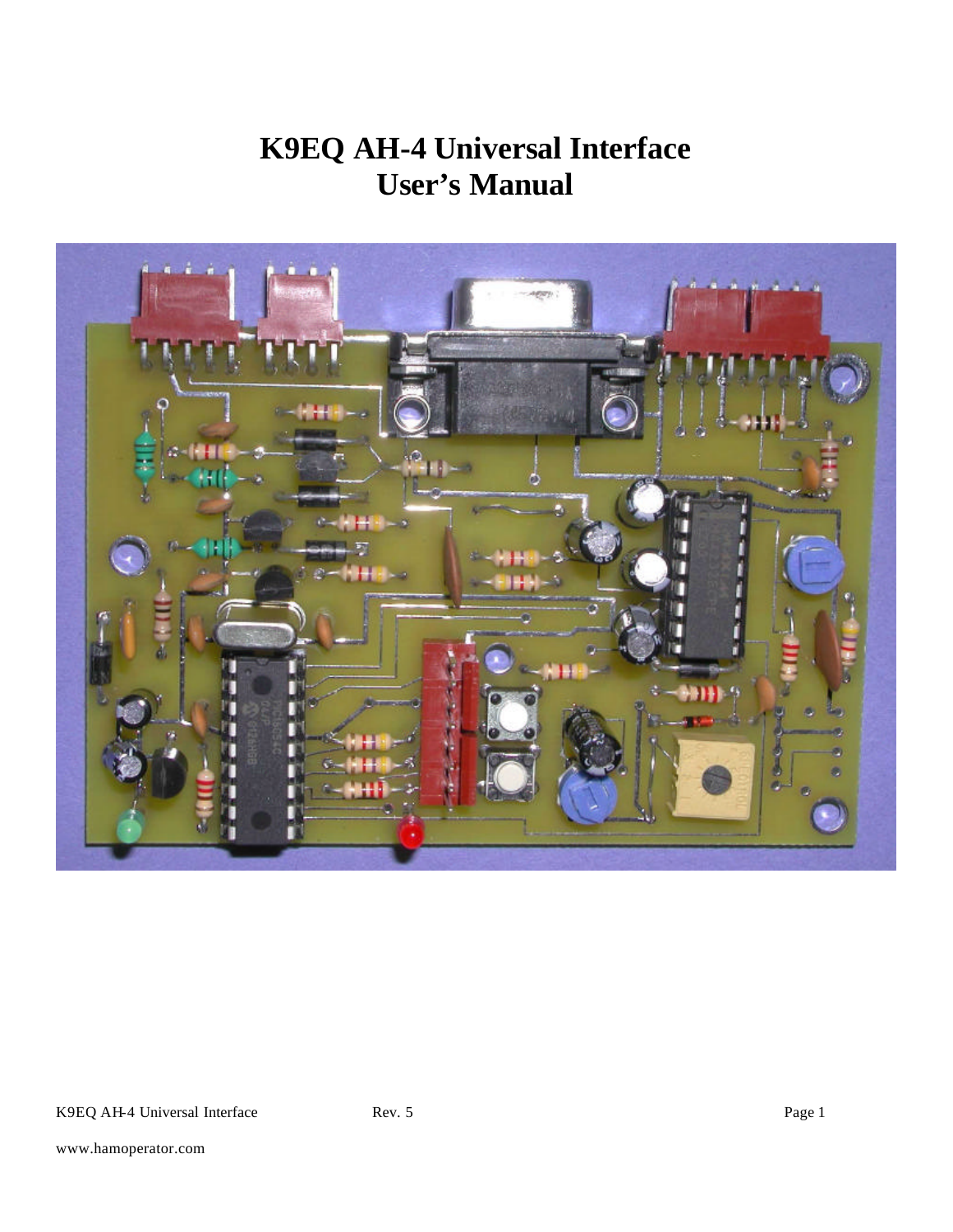# **Table of Contents**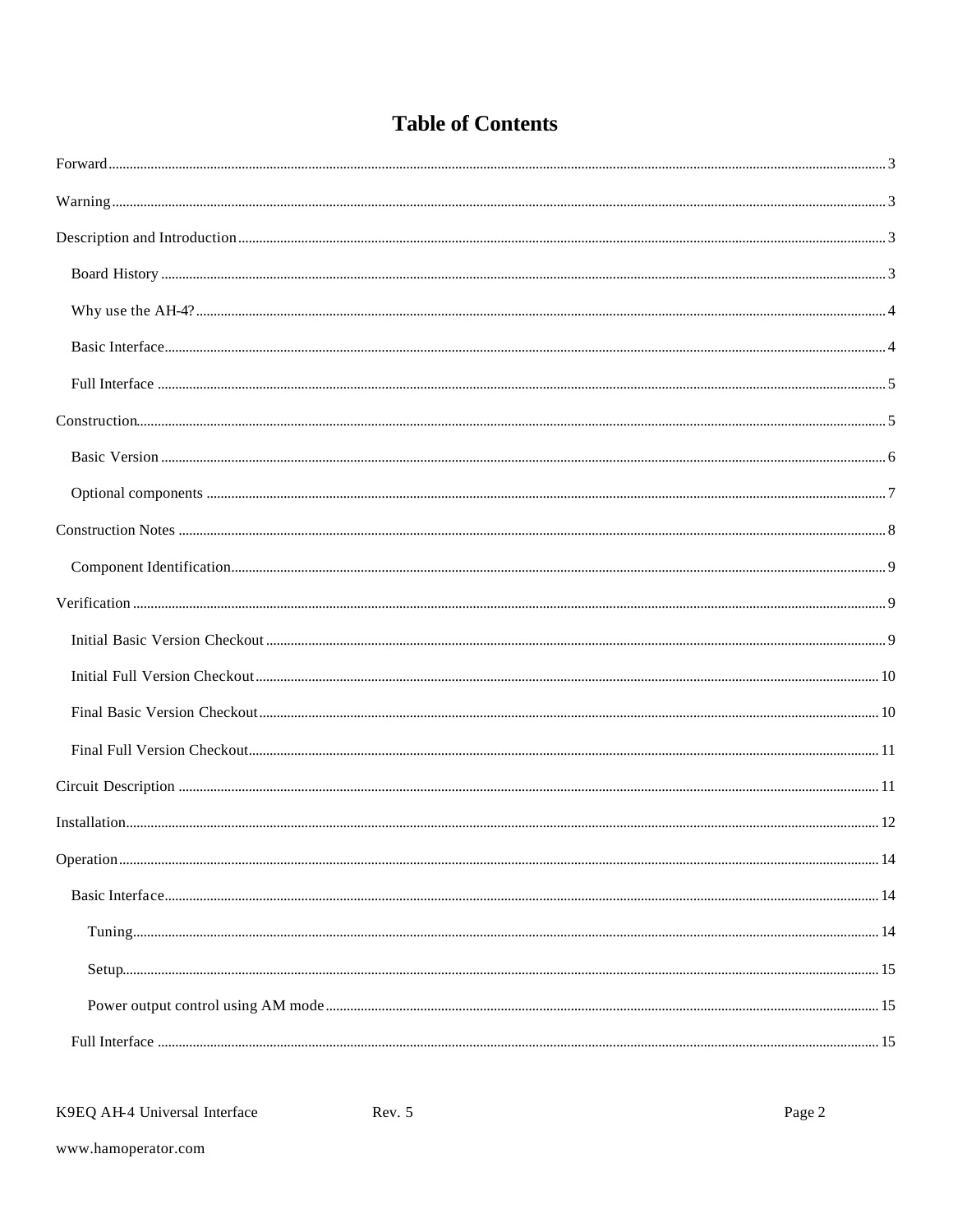#### **Forward**

An updated version of the manual may be available. Check with www.hamoperator.comfor updates as well as additional information and feedback from other users. This product may require modifications from the stock design to work with your radio. Information on interfacing with different radios will be published when available.

#### **Warning**

It is possible to damage your equipment by using the interface described in this document. Use of this document, the AH-4 Universal Interface, or any information from www.hamoperator.com is done at your own risk. Do not use this information unless you are willing to assume all responsibility. The kit employs components that can be damaged by electrostatic discharge.

#### **Description and Introduction**

Hello, and thank you for your interest in the K9EQ AH-4 Universal Interface. The interface is designed to allow you to use the Icom AH-4 remote automatic antenna tuner with virtually any HF rig.

I started this project after I purchased an Icom 706 and AH-4. I was very impressed with how well the tuner worked. It was almost effortless to build wire antennas, throw them in the trees, and work plenty of DX. The first contact with my first antenna (a loop I built in the garage) was with Belgium!

I looked at other antenna tuners on the market and concluded that the AH-4 was the one I wanted to use. It is well designed, rugged, and priced very competitively. From my point of view, it had only a few disadvantages. The documentation that comes with the tuner is not very good and I couldn't use it with my other radios. While I really like the 706, I'd like to be able to use the tuner with my Yaesu FT-990.

I addressed the first disadvantage by publishing information about the AH-4 at my web site, www.hamoperator.com.

The second disadvantage is addressed by the K9EQ AH-4 Universal Interface.

#### **Board History**

The first version of the interface was the "basic" version. It would tune the AH-4 when the TUNE button was pressed, but the user had to set the rig to a carrier mode and adjust the output to 5-15 watts. I presented the board to a good friend of mine, K0ZE, for review. His comment, "You could get twice as much stuff on the board."

Well, being a ham radio operator and being cheap – er…. I mean frugal – I couldn't let board space go to waste! Hence, some improvements were made. The first improvement was to have the board generate a 1 KHz tone. If you were in SSB, this would eliminate the need to change modes. You could also adjust the tone level to control the power output (assuming speech processing is off). The second addition was to provide an ALC output to the radio. This 0 to –4 volt signal would cause the transmitter power to roll back to 5-15 watts when the tuner was engaged. (More on this later).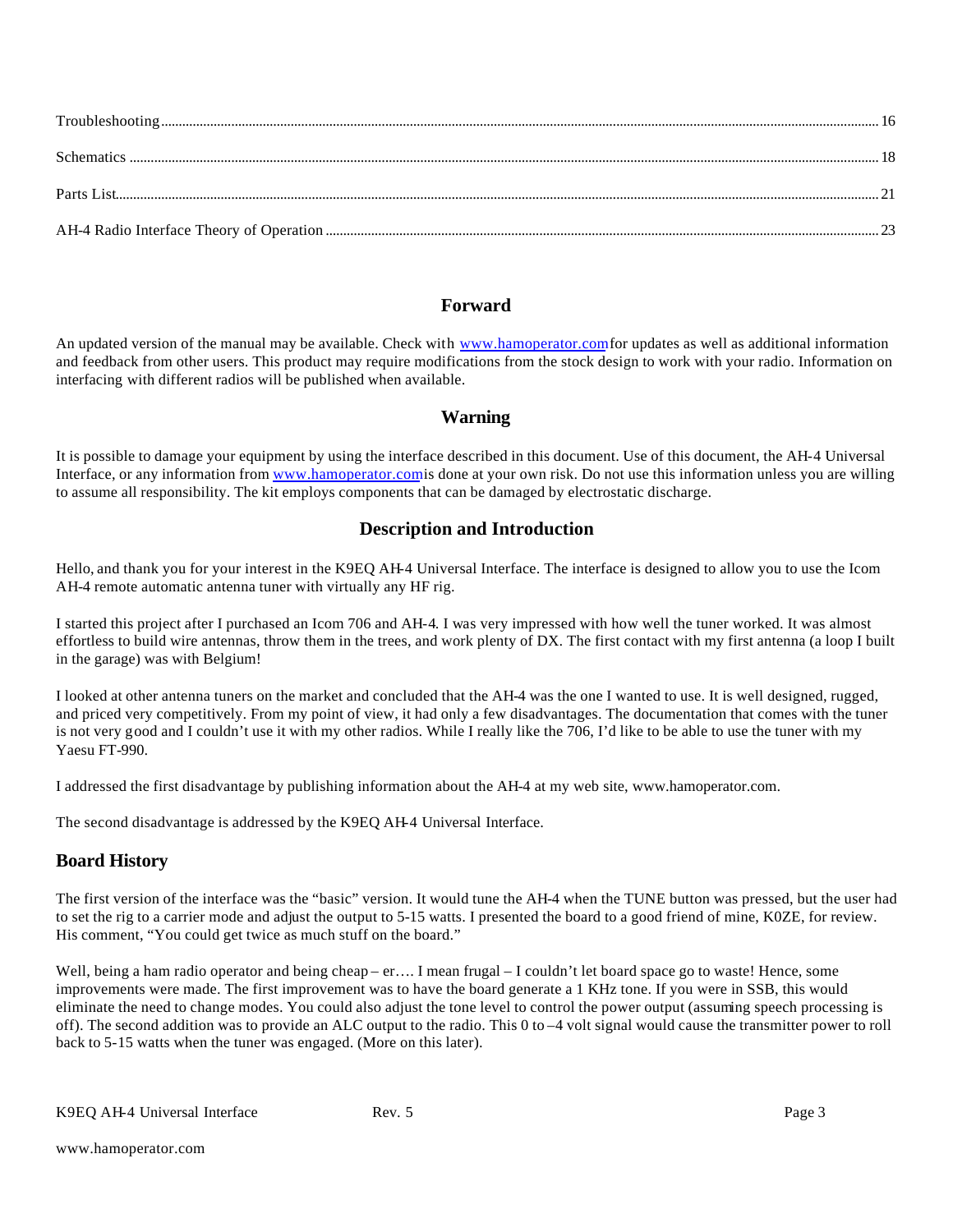Getting a negative voltage from a positive supply was a bit tricky. Once again K0ZE came to the rescue. "Why not use one of those RS-232 chips that generate their own negative and positive voltages?" So a MAX 232 was placed on the board.

It's very sad to see an RS-232 chip with only one port in use! That's when I added a computer interface to allow logging and rig control programs to communicate with the rig.

Well, if you have RS-232 and you can key the transmitter, you almost have everything you need to interface the computer's sound card to the radio. I would, after all, like to run PSK31. A few resistors and capacitors later, I was running PSK31.

Proud of my new board, once again I showed it to K0ZE for his approval. His comment, "You could get twice as much stuff on the board."

While K0ZE figures out what features should be added, I now have a "full" interface that let's me use the AH-4 with virtually any radio, simplifies the tuning process, provides computer control of the radio, and let's me run PSK31.

#### **Why use the AH-4?**

The K9EQ AH-4 Basic Universal Interface allows the use of the Icom AH-4 and similar antenna tuners with most HF rigs. The AH-4 is intended to be used with certain late-model Icom radios, such as the IC-706 and IC-746. The AH-4 communicates with the radios using two control lines. Since the radio and the AH-4 can communicate, the AH-4 offers the following advantages over conventional wide range automatic antenna tuners:

- o Tuning is accomplished using about 10 watts of power from the radio.
- o The power from the radio is split between a dummy load and the antenna thus the radio sees a maximum SWR of 1.1:1 while tuning – this prevents damage to the rig's finals.
- o A maximum of 350 mW is radiated during tuning minimizing QRM. Other hams will appreciate your use of the AH-4.
- o Tuning is never done under full load. This can prevent premature failure since the contacts of the tuning relays never switch while high voltages are applied. There are over 20 relays in the AH-4!
- o There is positive indication that tuning has been accomplished.
- o The tuner can be disengaged at any time permits receiving on other frequencies.
- o The best "bang for the buck". The AH-4 is less expensive than similar tuners on the market.

Unfortunately, those without the appropriate late model Icom HF rigs have not been able to take advantage of the AH-4. That is, until now. The K9EQ Universal AH-4 Interface allows the AH-4 to be used with virtually any HF rig. Once installed, the tuning operation is simple.

There are two versions of the interface: a "basic" and a "full" version. The basic version allows the AH-4 to interface with almost every HF rig. The full version adds an RS-232 and a computer sound card interface.

#### **Basic Interface**

Some people may not actually want all of the K0ZE-inspired features. For these folks I have broken the board down into the original "basic" interface and a "full" interface. The following tuning process is used with the basic interface:

1. Set the rig to the desired HF frequency.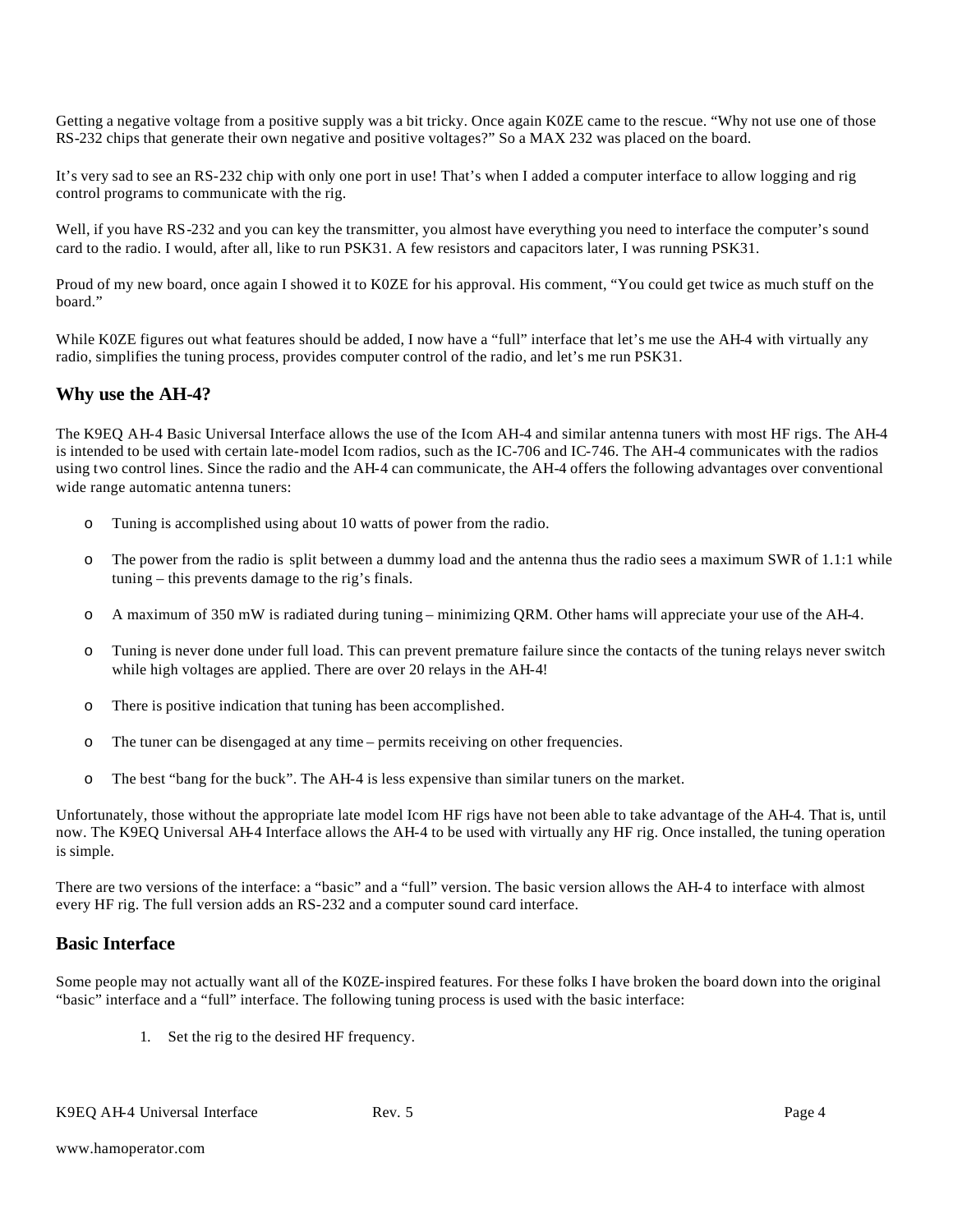- 2. If you are not in SSB or have not connected the audio interface, change the mode to one that emits a carrier (AM, FM, or CW) and adjust the power output to about 10 watts (5 – 15 watts will work). (If you are in SSB, you will need to turn off speech processing.)
- 3. Push the TUNE button. The AH-4 will automatically tune. A status light indicates that the AH-4 is tuning and the final tune status.
- 4. Reset the rig's mode/power (if it was changed) and begin operating. Note that any many cases it is only necessary to retune when changing bands.

To be compatible with the K9EQ Universal AH-4 Interface, the HF rig should have:

- o A convenient means of adjusting output power.
- o Availability of a mode that emits a carrier (AM, FM, or CW)
- $\circ$  A keying line that operates at a maximum of +20 volts and 100 ma. (The interface will pull this line to ground when it needs to key the transmitter.)
- o The radio generates a 1 KHz tone when tuning. This allows the use of SSB modes. If the speech processor is turned off, it may not be necessary to adjust power output when tuning. (Note that this feature may or may not work reliably depending upon how stable the rig's output is for a given audio level.)

#### **Full Interface**

The full interface adds the following features to the basic interface:

- o The interface generates an adjustable negative ALC voltage. This reduces the transmitter's output when tuning. (Note that this feature could require frequent adjustment since the radio's characteristics may change with temperature and voltage.)
- o An RS-232 interface that allows computer-based rig control and logging programs to interface with the radio. The interface can be used with Icom and Yaesu radios. (Kenwood should work also but has not been tested.)
- o The RS-232 interface will key the radio when DTR is asserted. This allows a computer sound-card based program, like Digipan, to key the radio.
- o A computer sound card radio interface has been implemented. This allows SSTV, RTTY, CW, PSK31, and other sound card-based software to work with the radio.

For more information, please visit www.hamoperator.com. I am always interested in hearing your comments about this manual, the interface, the AH-4, or any subject you care to discuss.

 $73's.$ Chris, K9EQ

#### **Construction**

The K9EQ AH-4 Universal Interface may be built using prototype construction techniques or by using the printed circuit board. These assembly instructions assume that you are using the printed circuit board Rev. 2.

Construction options:

The board may be built with the one of the following three options:

K9EQ AH-4 Universal Interface Rev. 5 Rev. 5 Page 5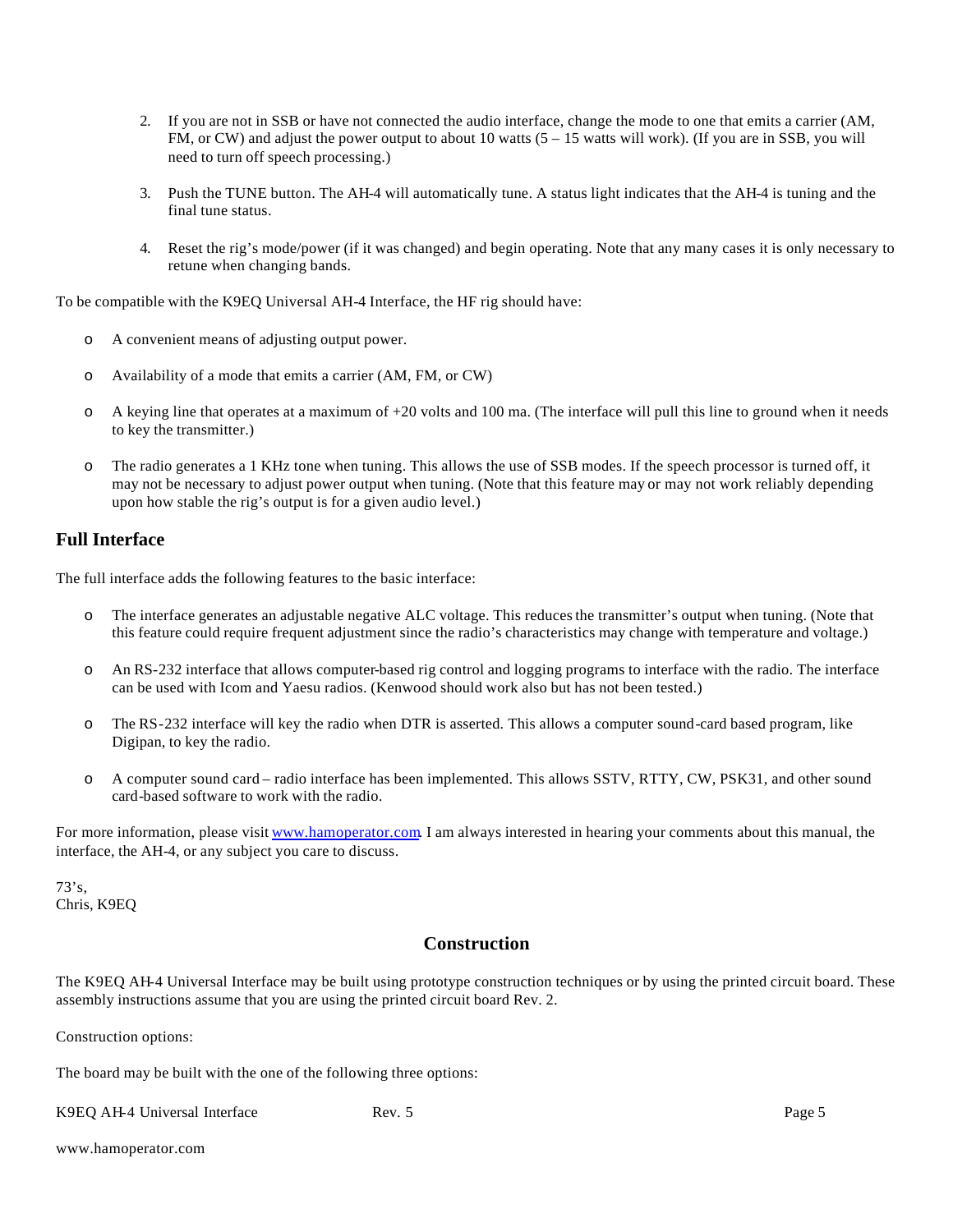- o TUNE and UNTUNE buttons on the PCB
- o TUNE and UNTUNE buttons on the PCB and also mounted externally
- o External TUNE and UNTUNE buttons

The following options are also available

- o LEDs on PCB
- o LEDs mounted remotely

External buttons and LEDs allows more flexibility in mounting, while onboard components make it simpler to build and get working.

#### **Basic Version**

The basic version requires the following parts:

C1, C2, C3, C4, C5, C6, C7, C8, C17, C18

D1, D2, D3, D4, D5, D6

J1, J2, J3

L1, L2, L3

Q1, Q2, Q3

R1, R2, R3, R4, R5, R6, R7, R8, R9, R10, R13, R14, R15

U1, U1S, U2

X1

PB1, PB2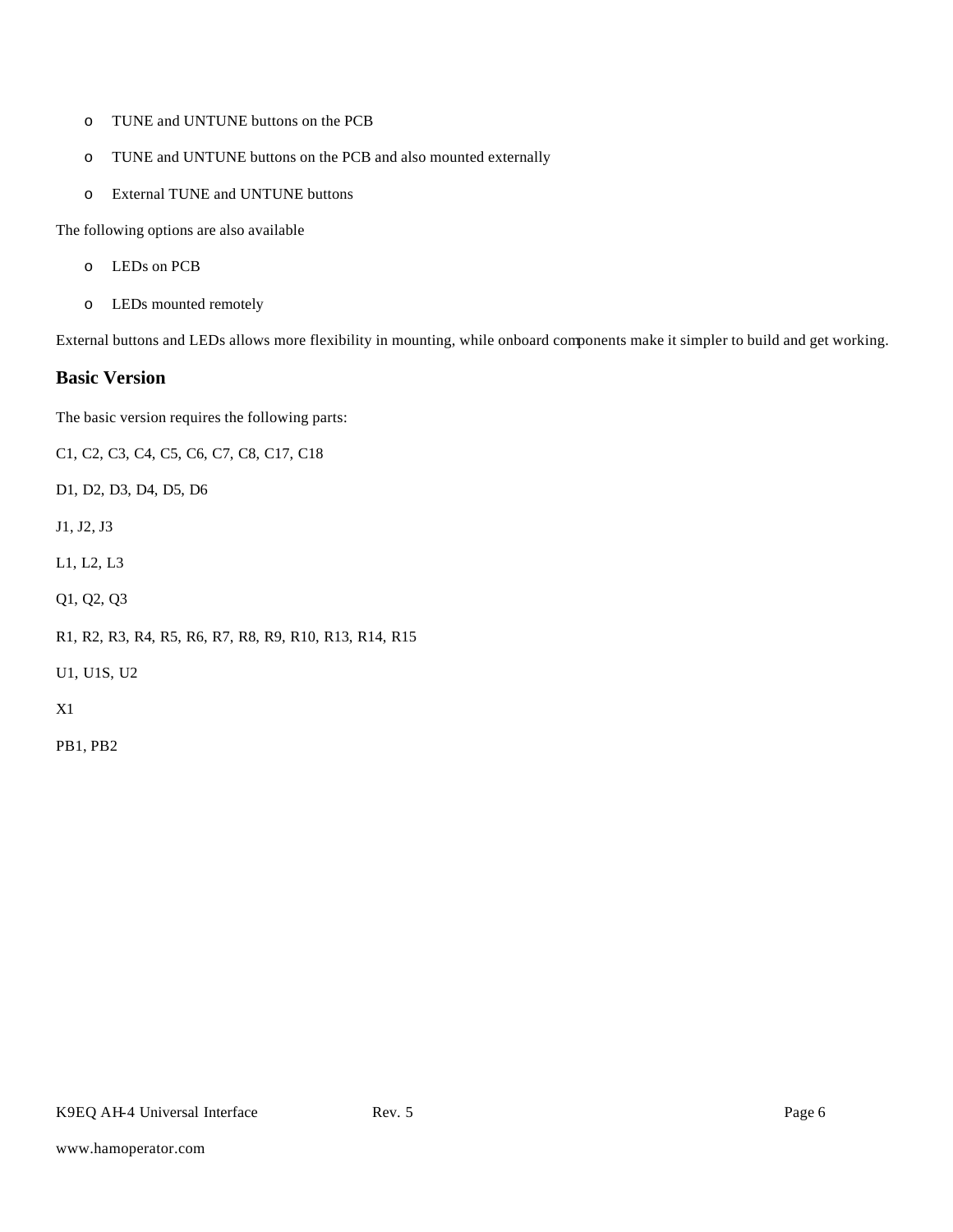

# **Fig. 1 Assembled Basic Board**

#### **Optional components**

The following components are not required and may be substituted as follows (with the corresponding change in protection, RF immunity or feature). Required substitute action and change is indicated.

- F1 short, provides short circuit protection.
- D6 short, provides reverse voltage protection.
- L1-L3 short, provides RFI protection
- D4, R6 open, provides power on indication.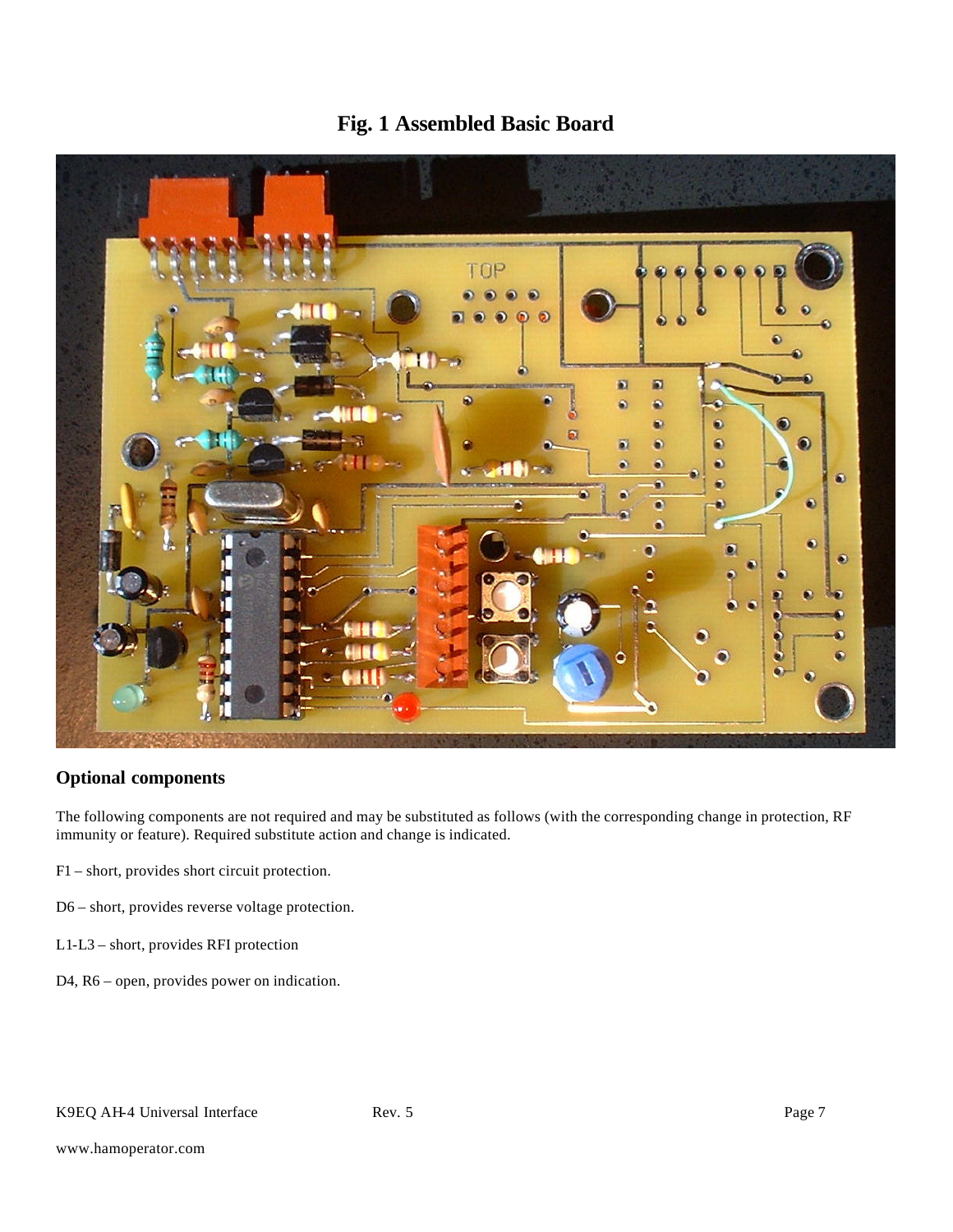



#### **Construction Notes**

#### **Electrostatic warning: U1 and U3 may be damaged by electrostatic discharge. Ground your body using the appropriate equipment prior to handling these components or the board once these components are installed.**

View the board component side up with lettering upright. Refer to Figure 2 for parts placement.

Use the photograph on the cover of this manual for additional parts placement assistance.

It is recommended that you use a DVM to verify the component values of the resistors. A magnifying glass may be useful for reading other component part numbers and values.

When looking at the front (flat side) of the 78L05 with the pins down, the pins from left to right are: Output, Ground, Input.

When looking at the front (flat side) of 2N3904 or 2N3906 with the pins down, the pins from left to right are: Emitter, Base, Collector.

K9EQ AH-4 Universal Interface Rev. 5 Rev. 5 Page 8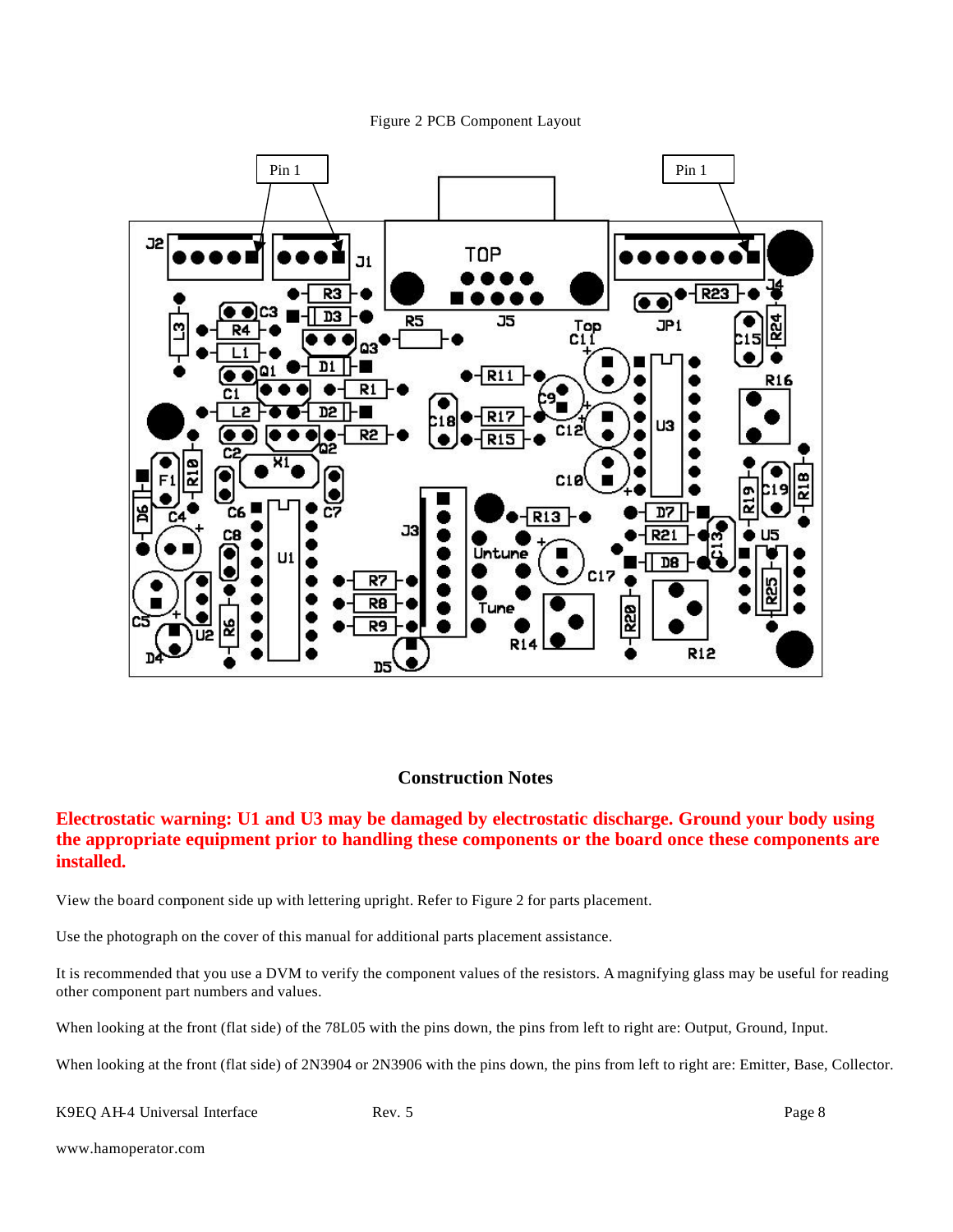The "narrow" side of Q1-Q3 and U2 represent the flat side of the device.

All components mount on the top side of the board.

U5 and R24 are not used. These are on the board to allow for future software development with non-volatile memory.

The short pin on the LEDs is the cathode and is attached to pin 1 (square pad).

J1, J2, and J4 can use right angle connectors. This may simplify connection depending upon how the board is mounted. See the parts list. The connector kit includes right angle connectors.

The basic version requires a jumper from pin 9 to 16 of U3. This is done to prevent the rig from keying up as the input to the microprocessor floats.

#### **Component Identification**

| Component                | <b>Identification or Marking</b> |
|--------------------------|----------------------------------|
| 100 ohm resistor         | brown-black-brown                |
| 220 ohm resistor         | red-red-brown                    |
| 1 k resistor             | brown-black-red                  |
| 4.7 k resistor           | yellow-violet-red                |
| $100 \text{ k resistor}$ | brown-black-yellow               |
| 22 pf capacitor          | 22                               |
| .001 uF capacitor        | 102                              |
| .1 uF capacitor          | 104                              |
| 10 uH inductor           | Green body brown-black-black     |

#### **Verification**

In the following steps, a 9 volt battery may be used as a power source when the board is not connected to the AH-4 and U3 is removed.

#### **Initial Basic Version Checkout**

After construction is complete, perform the following verification steps:

- 1. Verify that all components have the correct values and are wired according to the documentation.
- 2. Apply approximately 13.8 volts to the interface  $(J2 \text{ pin } 5 = 13.8, J2 \text{ pin } 4 = \text{GND})$ . Verify that the power LED lights. If it does not, confirm correct assembly of U2 and associated components. Verify input and output voltages with a DVM.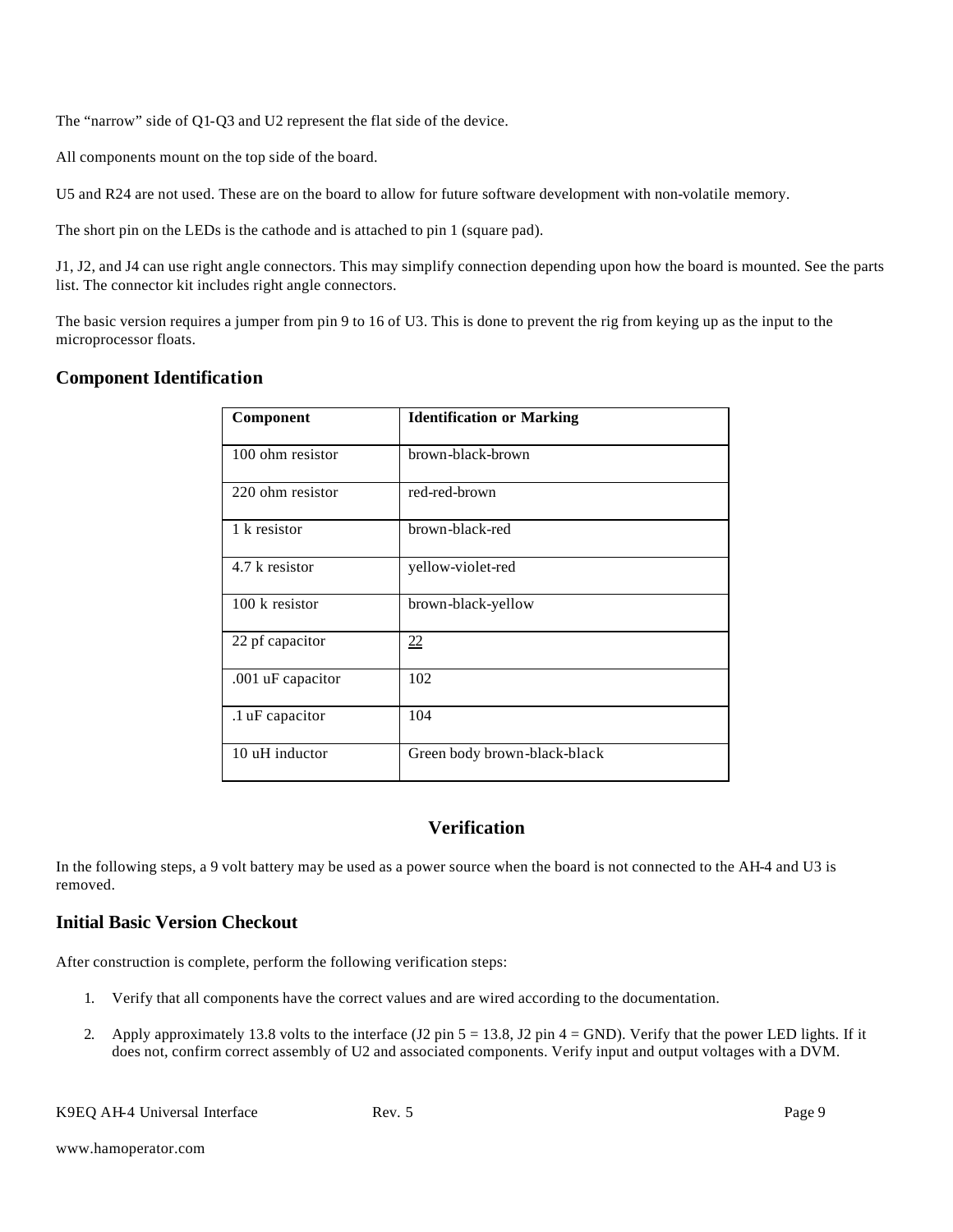- 3. Apply approximately 13.8 volts and verify that the status LED flashes. If not, confirm correct assembly of the status LED and the oscillator circuits  $(X1)$ . Verify with a DVM that  $+5$  volts is applied to U1 pins 4 and 14 and that ground is applied to U1 pin 5.
- 4. Install the preprogrammed PIC16C54C microprocessor at U1 into the IC socket. Be sure to orient pin 1 towards the upper right. Pin 1 is indicated by a small circular dimple on the top of the chip. Be careful not to bend the leads under the chip while installing it. Make sure all 18 pins are properly seated in the IC socket.
- 5. Attach a resistor (1-10K) between 13.8 volts and START-OUT (J1 pin 2). Press the TUNE button and apply power. Release the TUNE button. Examine the START-OUT signal with a DVM. It should be at approximately 13.8 volts and decrease to approximately 0.6 volts or less when the TUNE button is pressed.
- 6. Attach a resistor (1-10K) between 13.8 volts and RIG-TX (J1 pin 1). Press the TUNE button and apply power. Release the TUNE button. Examine the TX-OUT signal with a DVM. It should be at approximately 13.8 volts and decrease to approximately 0.6 volts or less when the UNTUNE button is pressed.
- 7. Press the TUNE button and apply power. Release the TUNE button. The status LED should be off. Short the KEY-IN line to ground. The status LED should turn on.

#### **Initial Full Version Checkout**

- 1. Plug in U3. Attach the board to a 12 volt power source.
- 2. Verify that the voltage at U3-2 is approximately +8.5. If not, verify installation of capacitors C9-C12. Verify installation of U3. Confirm that outputs are not shorted.
- 3. As above, but verify the voltage at U3-6 is approximately –8.5 volts.
- 4. Turn the power off. While pressing the TUNE button, apply power. Measure the voltage J2-2. While pressing TUNE, adjust R12. The voltage should be adjustable over the approximate range of  $-0.75$  to  $-0.5$  volts. The voltage should go to zero when TUNE is released. Press TUNE and adjust R12 for minimum output (full counter-clockwise).

#### **Final Basic Version Checkout**

This completes testing of the interface board. Connect it to the power supply, rig, and AH-4. Perform the following in-circuit tests.

- 1. Turn on the power supply. Adjust the rig for no power output (i.e., RF and mic gain turned down, SSB mode). Press the TUNE button. Verify that the rig switches to transmit for about one second and then returns to receive. The status LED should be flashing. If this test fails, verify that grounding the TX-OUT line causes the rig to transmit. Make darn sure you didn't connect the TX-OUT line to something that either has voltages much higher than 13.8 or something that can source a lot of current – like the power supply.
- 2. Place the rig in AM, FM, or CW mode. Key the rig and adjust the power until it is about at 10 watts. Unkey the rig. Press the tune button. Verify that the rig keys on for several seconds then unkeys. Verify that the status light is on. Check the SWR. It should be less than 1.5:1. If this test fails, check wiring between the AH-4 and the interface.
- 3. Turn the RF power up to 120 watts (or whatever the radio will do, whichever is less). Transmit. Verify that the status light remains on and the SWR is less than 1.5:1. If not, verify that RF is not getting into the control lines.
- 4. Reduce the RF output of the rig to less than 10 watts. Change to a frequency where it is known that the antenna has a high SWR. Press the UNTUNE key and verify that the status light goes off. Key the rig and verify that the SWR is higher.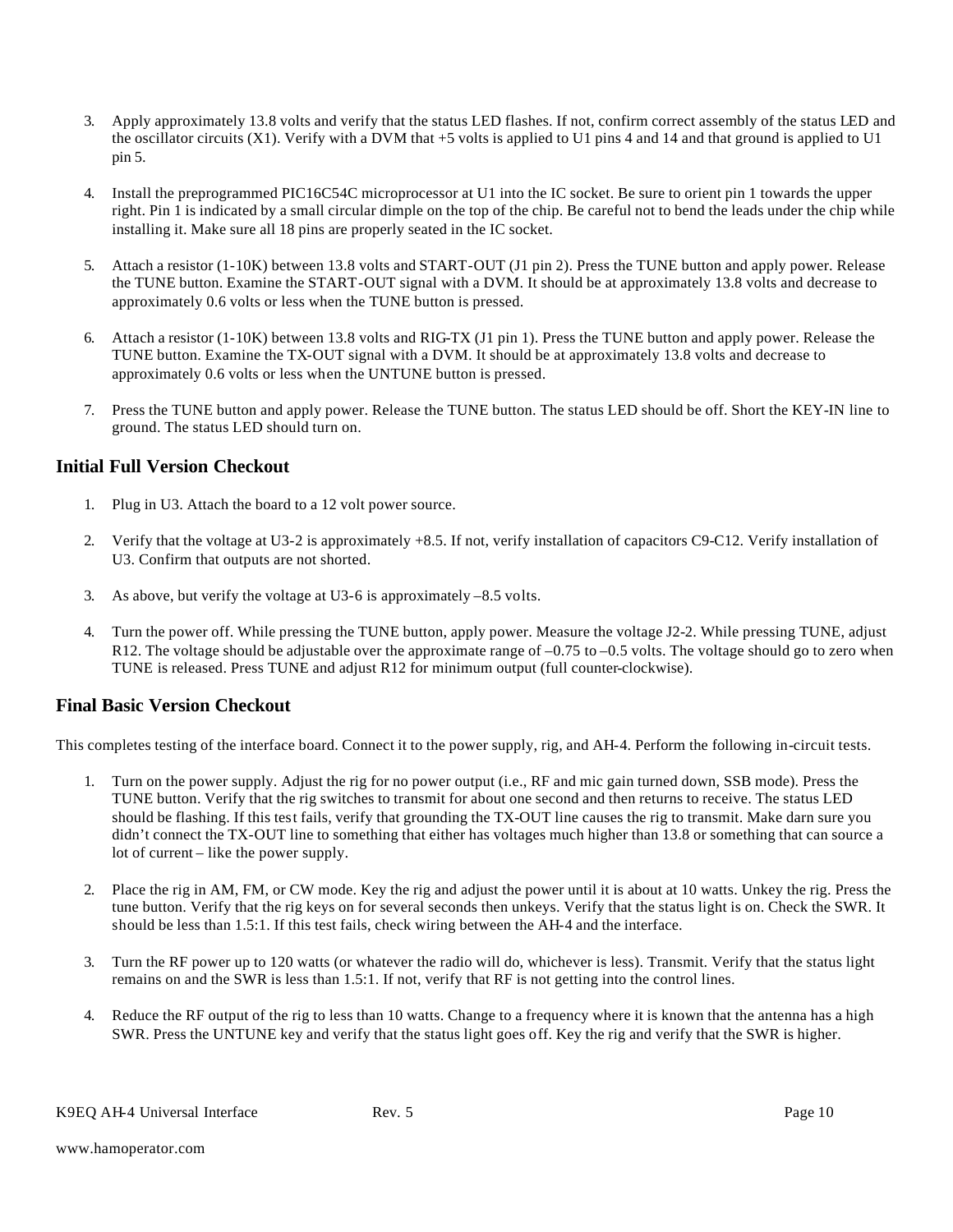#### **Final Full Version Checkout**

- 1. Connect the interface to the radio. Perform the following tests for those features that you intend to use (or are connected). (See Installation section for connection details.)
- 2. Connect the rig to a dummy load and set it to SSB. Turn the speech compressor off and adjust the mic gain to a "normal" position. Monitor the RF output. Press tune. Verify that RF output is generated. Adjust R14 to vary the output. Key the mic. Verify that there is no output.
- 3. Use Digipan on the computer to key the radio (select DTR for keying the radio). Verify that Digipan can key the radio. If not, verify that the RS-232 cable is wired correctly.
- 4. Transmit with Digipan. Verify that RF output is generated. Adjusting R16 should vary the RF output. Adjust audio levels on the computer, if necessary.
- 5. Connect the rig to an antenna. Verify that Digipan shows signals on the waterfall display. Adjust audio levels on the computer, if necessary.
- 6. Hey, it works! Go get some of that DX!

#### **Circuit Description**

Refer to the K9EQ AH-4 Universal Interface schematics.

L1/C1, L2/C2, and L3/C3 are used to filter RF that may be present on the control lines.

When the microprocessor, U1, asserts START, Q1 conducts with base current limited by R1. This causes the AH-4 control line START-OUT to be pulled to ground through D1. D1 provides protection against a reverse polarity connection.

Similarly, when the microprocessor, U1, asserts Tx, Q2 and associated components cause the HF rig connected to L2 to key. This design assumes that the HF rig is solid state and uses an approximately 13.8 V control line shorted to ground to key the transmitter. If this is not the case for your radio, additional interface circuitry may be required.

When the KEY-IN signal from the AH-4 is asserted (brought to ground), Q3 conducts with base current limited by R3. When Q3 conducts, the KEY line to the microprocessor, U1, goes high. D3 is an optional component that provides reverse polarity protection for Q3. R4 forces Q3 to a known state when the AH-4 is not connected.

The power supply for the HF rig and AH-4 is connected to  $+13.8$  In and ground. This voltage is regulated down to  $+5$  by U2 for use by the microprocessor U1. C4 and C5 provide stabilization for the regulator. R6 and LED D4 provide an indication that power is applied.

X1, C6, and C7 form the clock circuit for the microprocessor, U1. The frequency is not critical but should be near 2.4576 MHz. The microprocessor uses software timing loops. Running the controller at higher or lower clock speeds may cause timing errors with the interface to the AH-4.

R8/PB1 are used to start the tune operation. Normally U1-RB6 is pulled high by R8. When the push button is pressed, the input is forced to ground. The microprocessor detects this state change and begins the tune sequence.

Similarly R7/PB2 cause the microprocessor to "untune" the AH-4.

The tuning status is indicated by LED D5. The LED current is limited by R9. The value of this resistor may be increased to reduce power consumption.

K9EQ AH-4 Universal Interface Rev. 5 Page 11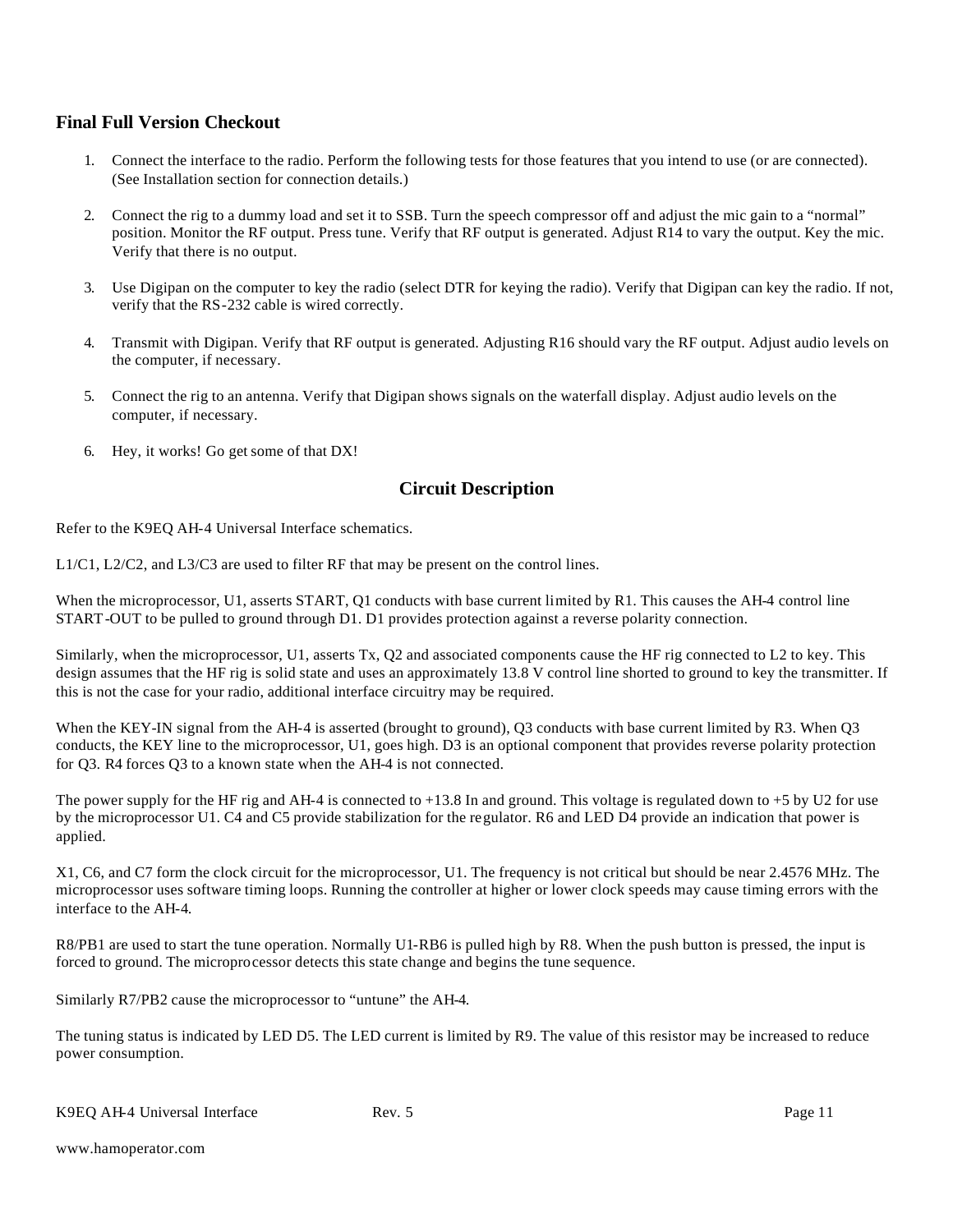While tuning, the microprocessor generates a 1 KHz square wave on pin 2. This square wave is filtered by R13 and C17 to remove some harmonic content and to reduce the amplitude. The audio output level is adjusted by R14 and coupled to the rig via R15 and C18. C18 provides DC isolation.

While tuning, the microprocessor asserts pin 1. This causes U3 pin 7 to go negative. D7 blocks positive voltage to the ALC drive circuitry. The negative voltage is clamped to approximately –5V by D8 and is current limited by R21. R12 adjusts the voltage. R20 is used to provide slightly greater adjustment range.

When the microprocessor detects a signal on pin 10, it causes the rig to transmit.

The U3, the MAX232 chip, generates +8 and –8 voltages from the +5 supply by switching capacitors C9-C12 in sequence. It provides an RS-232 interface between the computer and the radio. R24 is required by Yaesu radios to provide a current sink to ground (the radio does not drive the line low). Icom radios use a single wire for both transmit and receive. Either JP1 must be installed or J4-6 and J4-7 must be shorted.

When DTR, J5 pin 4, is asserted by the computer (either a logging, PSK31, or similar program), the level is converted by U3 and presented to pin 10 of U1. If not tuning, U1 asserts Tx when this is detected. There are two exceptions to this. If DTR is detected when the board is powered up, or if UNTUNE is pressed when the board is powered up, transmitter keying via DTR is disabled. This allows use of the board with software that continuously asserts DTR. This also allows the basic version of the interface to operated when U3 is not installed.

R18 and R19 provide a voltage divider to interface the high level output of the rig to a microphone input on the computer sound card. C19 provides DC isolation.

R16 and R17 provide a voltage divider to interface the line output of a computer sound card to the auto-patch input of the rig. R16 allows adjustment of the output level. C8 provides DC isolation.

R23 limits ground loop currents to reduce hum.

The microprocessor, U1, is a dedicated, preprogrammed Reduced Instruction Set (RISC) controller manufactured by Microchip. It contains a one time programmable instruction set memory of 512 words. The basic chip is programmed with code written by K9EQ. This code performs all of the necessary logical and timing operations to control the AH-4.

#### **Installation**

The interface can be built in any suitable enclosure. It can be built such that the LEDs and push buttons are either on the circuit board or mounted on the enclosure. Circuit components should be protected against shorting to another circuit or static discharge.

The ground connection should be attached to the same ground that the HF rig uses. For the ALC option to work properly, this ground should be located at the transceiver. This is typically obtained from the rig's 13.8 volt power supply. The AH-4 is also connected to this supply ground. I highly recommend running the +13.8 V and GND connections straight to the radio.

The TX-OUT line from the interface attaches to a point on the HF rig that when grounded causes the rig to transmit. Note that this interface assumes the rig uses a 13.8V control line that is brought to ground to key it.

The START-OUT and KEY-IN lines connect to the appropriate location on the AH-4.

Use the phone patch output to provide rig audio to the interface.

Use a suitable audio input (phone patch, packet, etc.) to provide audio input from the interface.

The RS-232 should connect to the computer's serial port using a non-null-modem cable.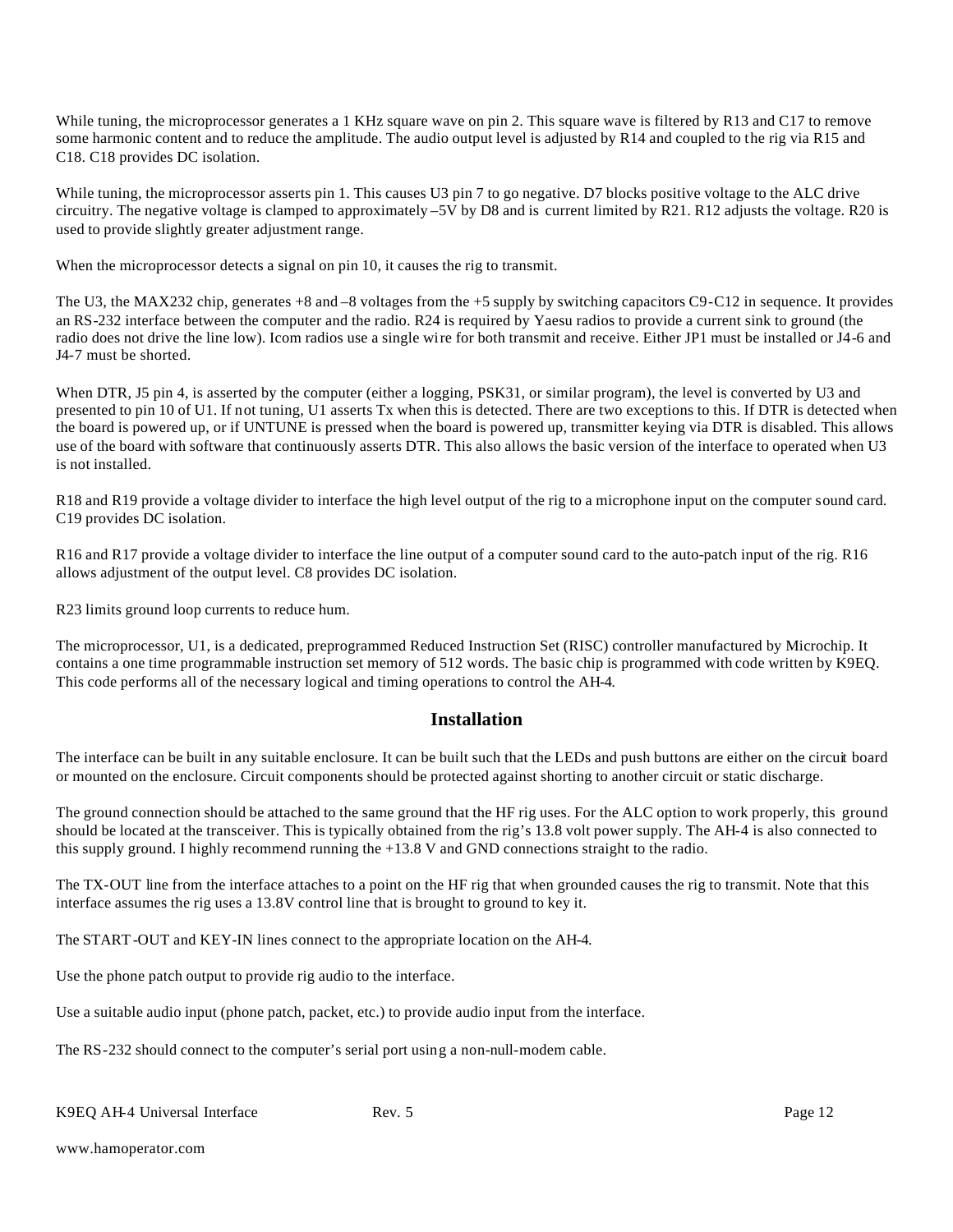Computer audio connections should be made to line out and microphone in.

| <b>Interface</b> | Rig                     | $AH-4$           | <b>Power Supply</b> | <b>Comment</b>                                                                                |
|------------------|-------------------------|------------------|---------------------|-----------------------------------------------------------------------------------------------|
| $J1-1$           |                         | Pin 1            |                     | <b>KEY-OUT</b>                                                                                |
| $J1-2$           |                         | Pin 2            |                     | <b>START-IN</b>                                                                               |
| $J1-3$           |                         | Pin <sub>3</sub> |                     | 13.8 V to AH-4                                                                                |
| $J1-4$           |                         | Pin 4            |                     | GND to AH-4                                                                                   |
| $J2-1$           | Key line                |                  |                     | Grounded to key rig                                                                           |
| $J2-2$           | ALC Input               |                  |                     | Connect only if using ALC option                                                              |
| $J2-3$           | Audio input (mic level) |                  |                     | Audio output to rig. Connect only<br>if using audio tone to generate RF<br>output for tuning. |
| $J2-4$           | <b>GND</b>              |                  |                     | Connect to rig for main ground                                                                |
| $J2-5$           |                         |                  | 13.8                | Power in                                                                                      |

Typical Connections – basic AH-4 operation (no PSK31)

#### For PSK31 operation with a computer, add the following connections

| <b>Interface</b> | <b>Rig</b>      | Computer   | <b>Comment</b>                                                                  |
|------------------|-----------------|------------|---------------------------------------------------------------------------------|
| $J4-1$           |                 | <b>GND</b> | Audio GND to computer w/series<br>resistor to minimize ground loop<br>currents. |
| $J4-2$           |                 | Line in    | Audio out to computer                                                           |
| $J4-3$           |                 | Line out   | Audio in from computer                                                          |
| $J4-4$           | Phone patch out |            | Audio in from rig (use phone patch<br>out or other source).                     |
| $J4-5$           |                 |            | No connection                                                                   |

For computer interfaces, add the following connections

| $\sim$<br>$\mathbf{r}$<br>Kig<br>- 0 | ,,,,,+,,,<br>$\sim$ | 22 O.P |  |
|--------------------------------------|---------------------|--------|--|
|--------------------------------------|---------------------|--------|--|

K9EQ AH-4 Universal Interface Rev. 5 Rev. 5 Page 13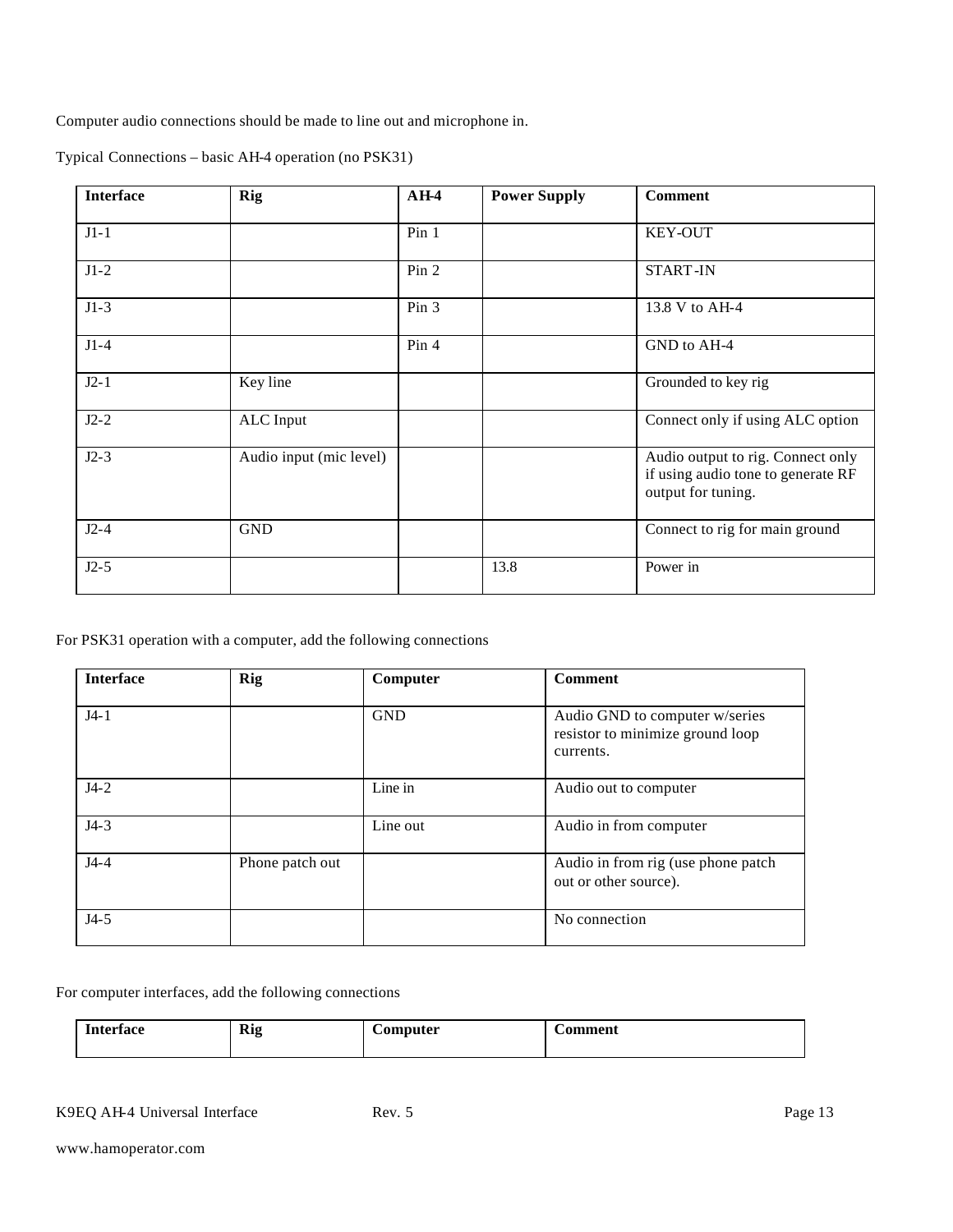| <b>Interface</b> | Rig             | Computer        | <b>Comment</b>                                                          |
|------------------|-----------------|-----------------|-------------------------------------------------------------------------|
| $J4-6$           | Serial Data Out |                 | Short with J4-7 for rigs that have a<br>common in/out data line (Icom). |
| $J4-7$           | Serial Data In  |                 | Short with J4-6 for rigs that have a<br>common in/out data line (Icom). |
| $J5-2$           |                 | Serial data in  | Data sent to computer                                                   |
| $J5-3$           |                 | Serial data out | Data received from computer                                             |
| $J5-4$           |                 | <b>DTR</b>      |                                                                         |
| $J5-5$           |                 | <b>GND</b>      |                                                                         |

#### **Operation**

#### **Basic Interface**

# **Tuning**

1. Turn the power supply and the HF rig on. The power LED on the AH-4 interface should light. The status light should be off.

2. If you have connected the audio interface and are operating SSB, turn off speech processing (if on) and skip to step 5.

3. If you are operating SSB, switch to a mode that generates a carrier such as CW, AM, or FM.

4. Adjust the power output to approximately 10 watts.

5. Press the TUNE button on the interface. The status LED will begin to flash and the rig will key on the air. Within a few seconds the rig should unkey and the status light should remain on. This indicates that the AH-4 is in line and tuned to the rig's frequency.

6. Readjust the rig's mode and power and being operation.

Note that if the AH-4 does not tune because you are running SSB and are using the audio interface, you can adjust the mic gain setting to trim the power output. Also check to make sure that speech processing is off. If it is on, it will tend to max out the RF output. (That is, after all, why we want to run speech processing.)

The AH-4 can be removed from the antenna circuit by pressing the UNTUNE key. This should be done when changing bands otherwise the receiver's sensitivity will be reduced.

The status indicator has the following meanings:

- o Off AH-4 not tuned and is out of circuit (bypass mode)
- o On The AH-4 is tuned
- o Flashing (slow) The AH-4 is tuning
- o Flashing (fast) An error has occurred and the AH-4 is not tuned. This can occur when the AH-4 is not connected.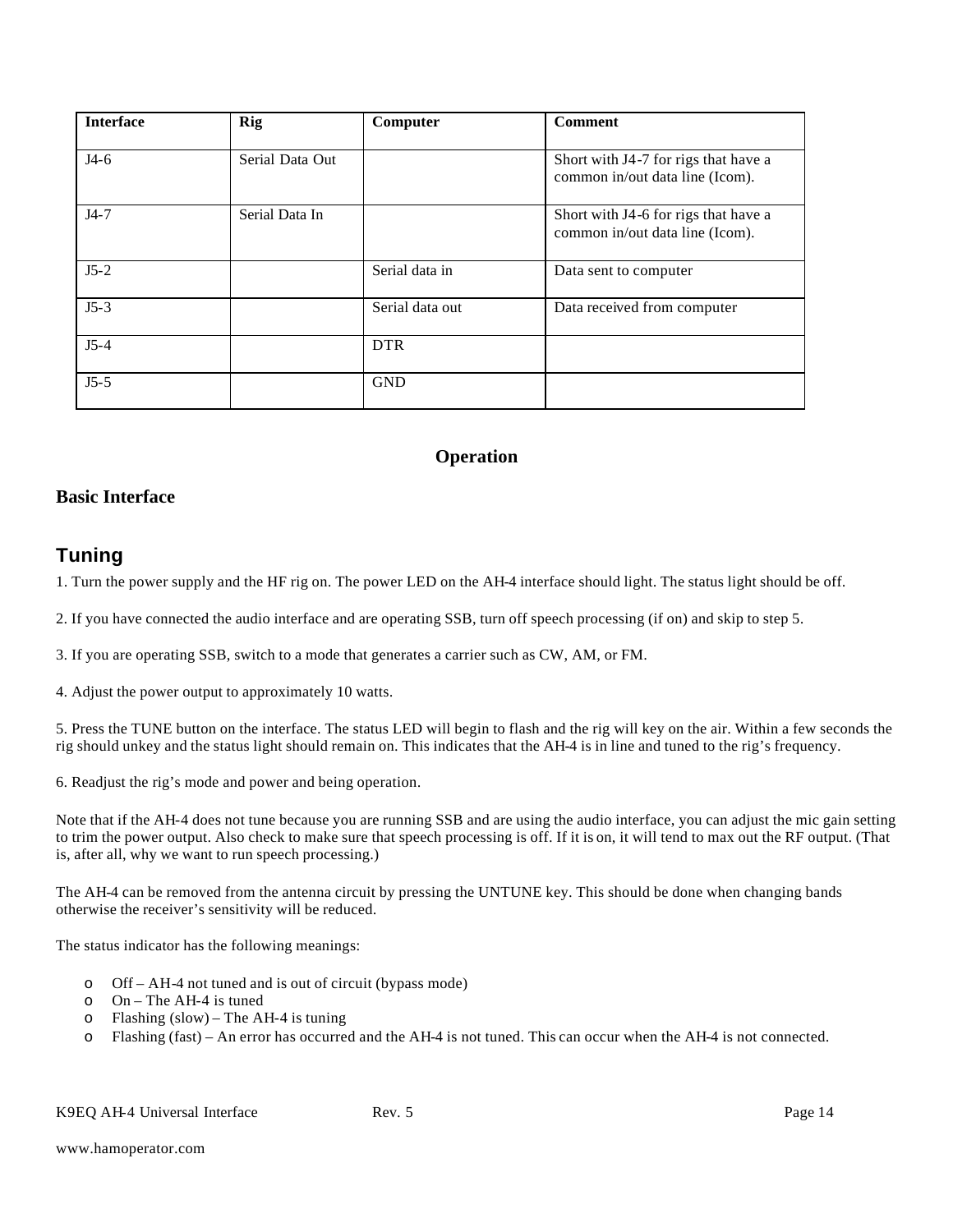# **Setup**

If you intend to operate SSB and want to automatically generate the correct amount of RF output for tuning, you will need to adjust the audio output level. If you are operating CW, AM, or FM or have not connected the audio interface, no adjustment is necessary.

1. Connect the rig to the AH-4 and antenna.

2. Adjust the microphone gain on the rig to where you normally run it.

3. Turn speech processing off.

4. Set the rig to SSB.

5. Switch to 10 meters.

6. Monitor the RF output of the rig. You can do this with the RF output meter in the rig or an external meter. If you don't have an RF power meter, you can still adjust the interface by trial and error.

7. Turn R14 on the interface board fully counter-clockwise.

8. Press the TUNE button. If the tuner does not tune because the power is below 5 watts, turn R14 clockwise a small amount. Repeat until the AH-4 tunes.

9. If the AH-4 does not tune because the power is above 15 watts, turn R14 counter-clockwise a small amount. Repeat until the AH-4 tunes.

10. Repeat steps 8 and 9 for the other bands on which you intend to operate.

Note that once you have completed calibration, you can make small adjustments to the mic gain setting to change the power output during tuning.

# **Power output control using AM mode**

Many radios on the market allow you to adjust the AM carrier output level. This can be used as a convenient way to adjust the power output during tuning. Simply set the carrier output to about 10 watts. Set the rig's mode to AM prior to tuning and hit the TUNE button. Return the rig to your desired mode when tuning is complete and you are ready to operate. This is a good method to use if you don't plan to use AM. If you do use this method either turn R14 fully counter clockwise or omit resistor R15 since audio output is not necessary.

#### **Full Interface**

#### *Power output control*

The power output during tune may be automatically controlled via one or a combination of several techniques.

Use either the AM technique or the SSB/audio output technique discussed under the basic interface (above). Disconnect the ALC feature if you don't plan to use it.

The ALC feature generates an ALC voltage during tuning. The voltage can be adjusted in the setup mode by turning the power on while the TUNE button is pressed. In this mode the rig will transmit and the ALC voltage will be generated when TUNE is pressed. Set the rig to a carrier mode, or use the tone feature with SSB. Press TUNE and adjust R12 until an output of 5 to 15 watts is obtained on all bands you plan to use with the AH-4. Note that the ALC set point may change due to temperature, band, voltage, and other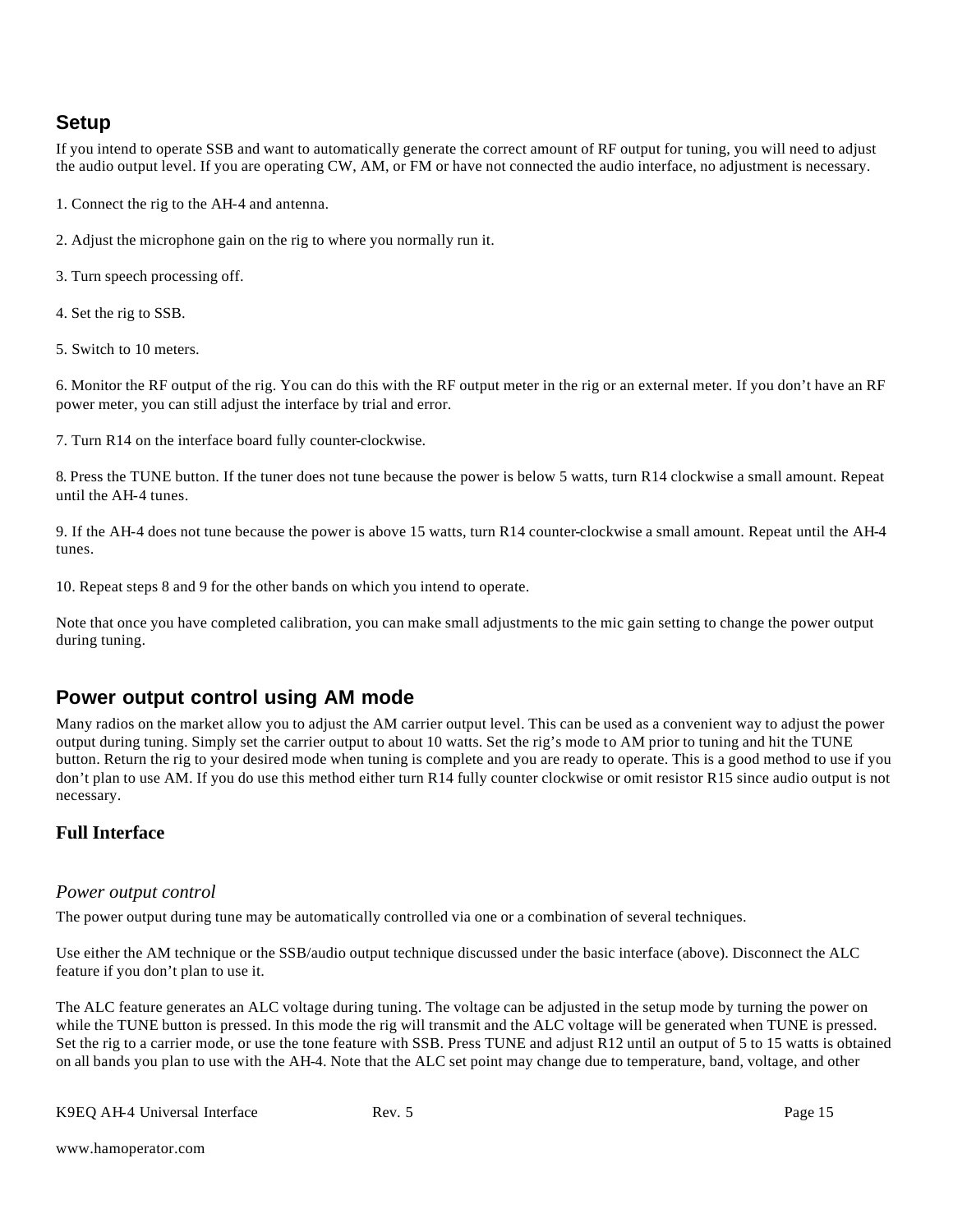operating conditions. If you plan to use this mode, I recommend mounting an adjustment pot on the interface enclosure panel (not included).

#### *Computer Interface*

If the interface is used with Icom equipment, JP1 must be installed or, preferably, jumper J4-6 and 7 together when making the cable. Do not use this jumper with Yaesu. The interface should operate with Kenwood radios as well, but this has not been tested. TRX-Manager is a good rig control program. The demo version of this program will allow you to test the interface of virtually any radio.

The interface also provides for keying of the radio via the computer using the DTR pin.

#### *Computer Audio Interface*

This interface uses resistors and capacitors to couple the computer and the radio. Some "PSK31" interfaces use transformers and optical isolators to reduce audio hum. I have not had a problem with audio hum on any of my equipment using this interface. R23 was provided to allow additional ground isolation between the computer and the interface/rig. Normally this resistor can be shorted. If you have problems with hum and suspect a ground loop, try using resistor values of 10-100 ohms. Follow the instructions with the sound card program for adjusting the audio input and output levels on the computer. When using a sound card interface, turn speech processing off. With the mic gain set to a "normal" position, adjust R16 for the correct RF output level for the mode you are using.

Visit www.hamoperator.com for links to software that can be used to test the interface.

#### **Troubleshooting**

Visit www.hamoperator.com for late breaking news and to post comments and questions regarding the interface.

**Symptom:** Funny things happen when transmitting. The AH-4 untunes or other unexpected events occur.

**Solution:** RF is getting into the control lines. Use appropriate RFI techniques to filter all connections to the interface.

**Symptom:** The AH-4 tunes on some frequencies but not others.

**Solution:** The antenna system is not appropriate for the frequency where there is a problem. Try making changes to the antenna. See www.hamoperator.com for antenna suggestions.

**Symptom:** The AH-4 does not tune on any frequency.

**Solution:** Either the antenna is not connected or there is an error in the wiring between the rig, the interface, and the AH-4.

**Symptom:** The AH-4 attempts to tune but stops right away and remains untuned.

**Solution:** The rig must put out 5 to 15 watts of RF or tuning will not proceed. Verify that the rig is putting out the appropriate amount of power when tuning is started.

**Symptom:** The status LED flashes on and off when I first apply power to the interface.

**Solution:** This is normal. It indicates that the microprocessor is running.

**Symptom:** Is there some way I can force the START-OUT and TX-OUT lines on and off for testing? I'd also like to be able to tell the status of the KEY-IN line.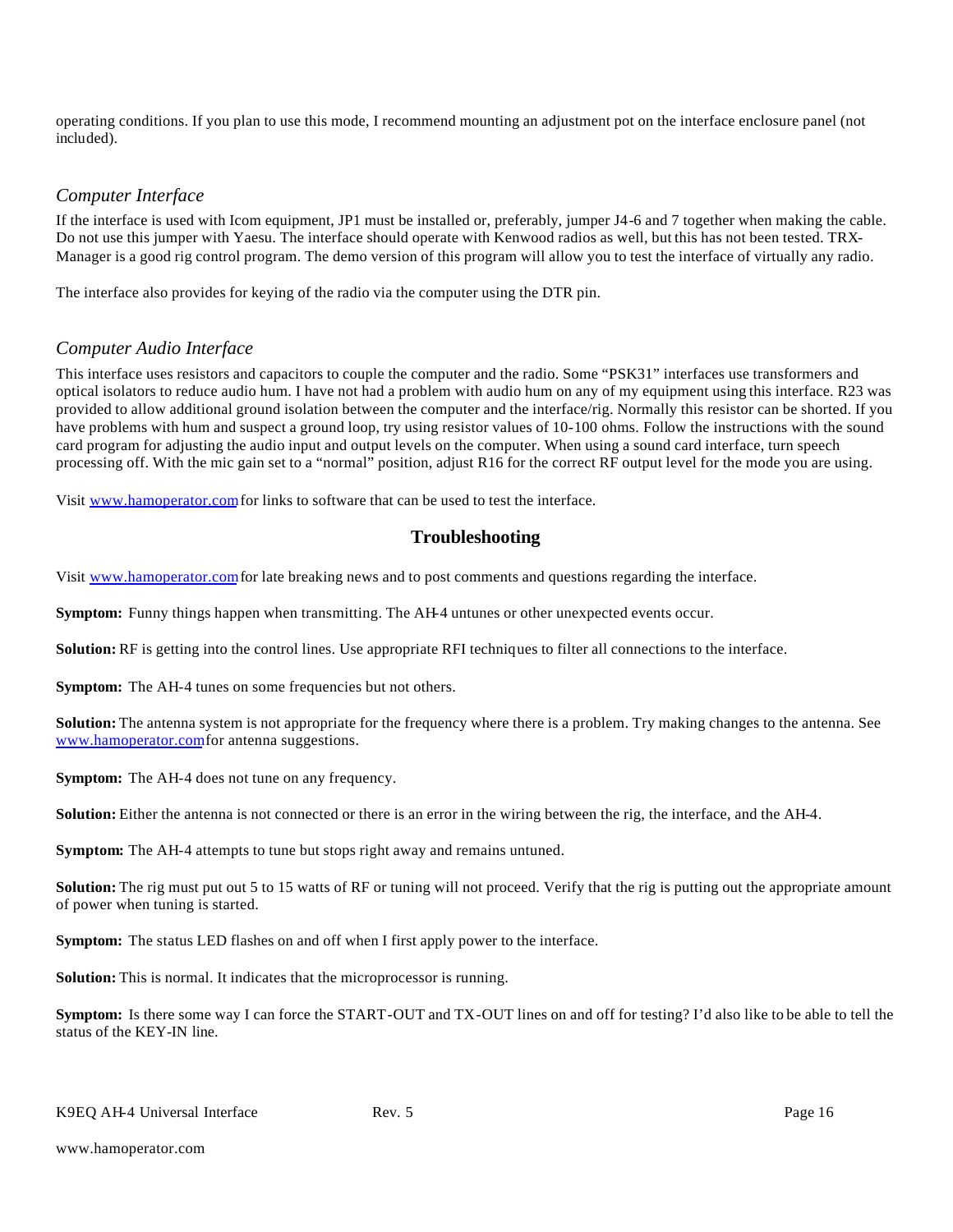**Solution:** Yes there is. Use the debug mode. Press and hold the TUNE button and then apply power to the interface. When the TUNE button is pressed, the START-OUT line will be asserted. When the UNTUNE button is pressed, the TX-OUT line will be asserted. The status LED will turn on when the KEY-IN line is asserted. To resume normal operation, remove and restore power.

**Symptom:** My rig always keys up when I run a particular software package.

**Solution:** The software package is probably asserting DTR. Either press the UNTUNE button when turning the board on (this prevents DTR from keying the transmitter), or power up the board after starting your computer program. If you have the basic version, place a jumper between pins 9 and 16 of U3.

**Sympton:** My PSK31 program will not key the rig.

**Solution:** Power the board off and on again (see above for DTR disable). Configure the software to assert DTR to key the transmitter.

**Symptom:** When I key the radio the RF output shoots up even when I'm not tuning. This is particularly bad when I turn up the mic gain.

**Solution:** Audio may be getting into the radio via a ground loop between the interface, power supply, and radio. Take the interface ground directly from the radio.

**Symptom:** The audio output is hard to adjust. I have the pots turned down almost all the way.

**Solution:** See above. Also, it may be necessary to increase the values R13, R15, and/or R17 to reduce the audio gain to the rig.

**Symptom:** There is not enough audio output to drive the computer.

**Solution:** Decrease the value of R18 and/or increase the value of R19. The board is designed to use mic level inputs. Some rigs wire all audio inputs in parallel. Another low impedance audio source may be loading down the board's output.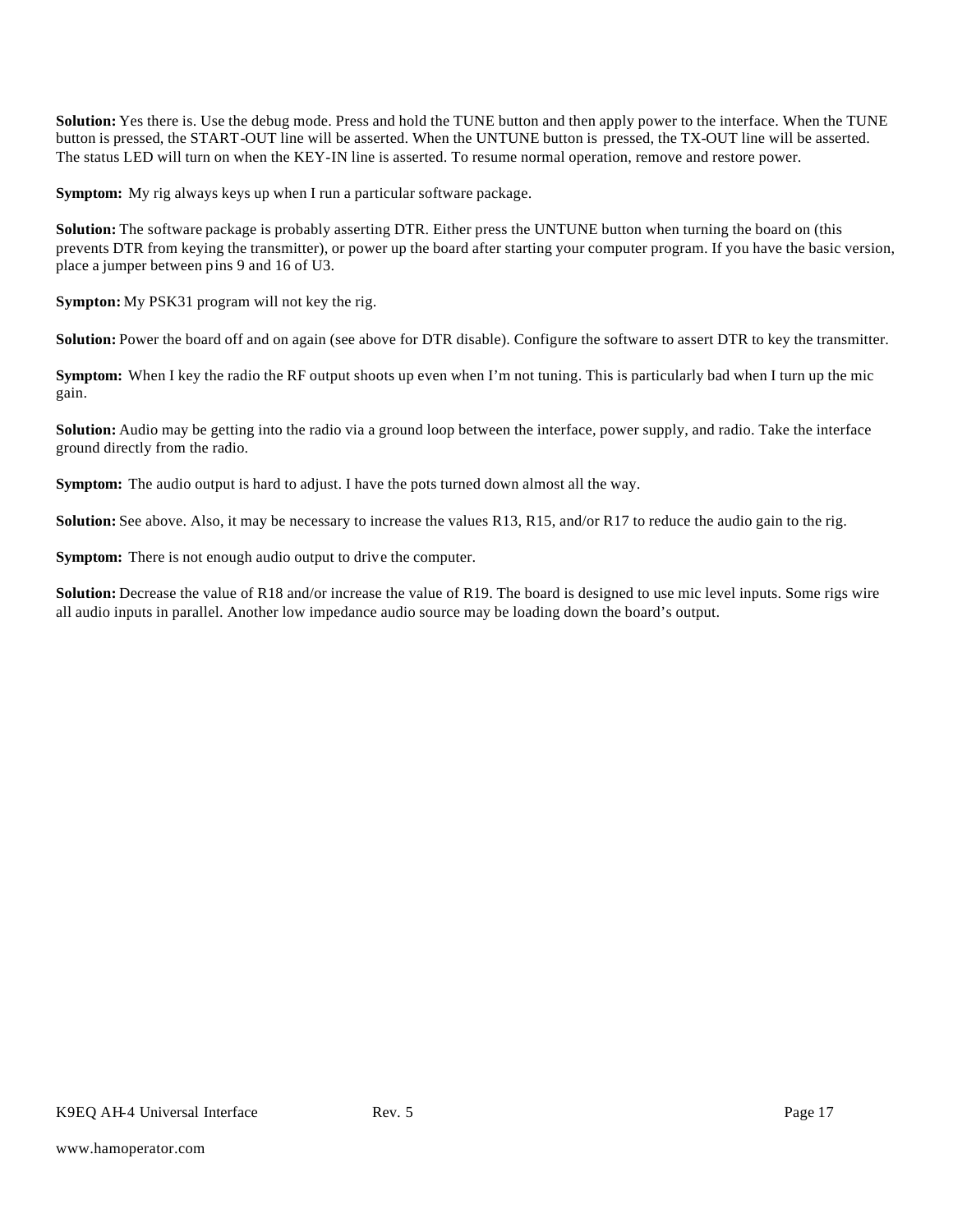## **Schematics**



K9EQ AH-4 Universal Interface Rev. 5 Rev. 5

www.hamoperator.com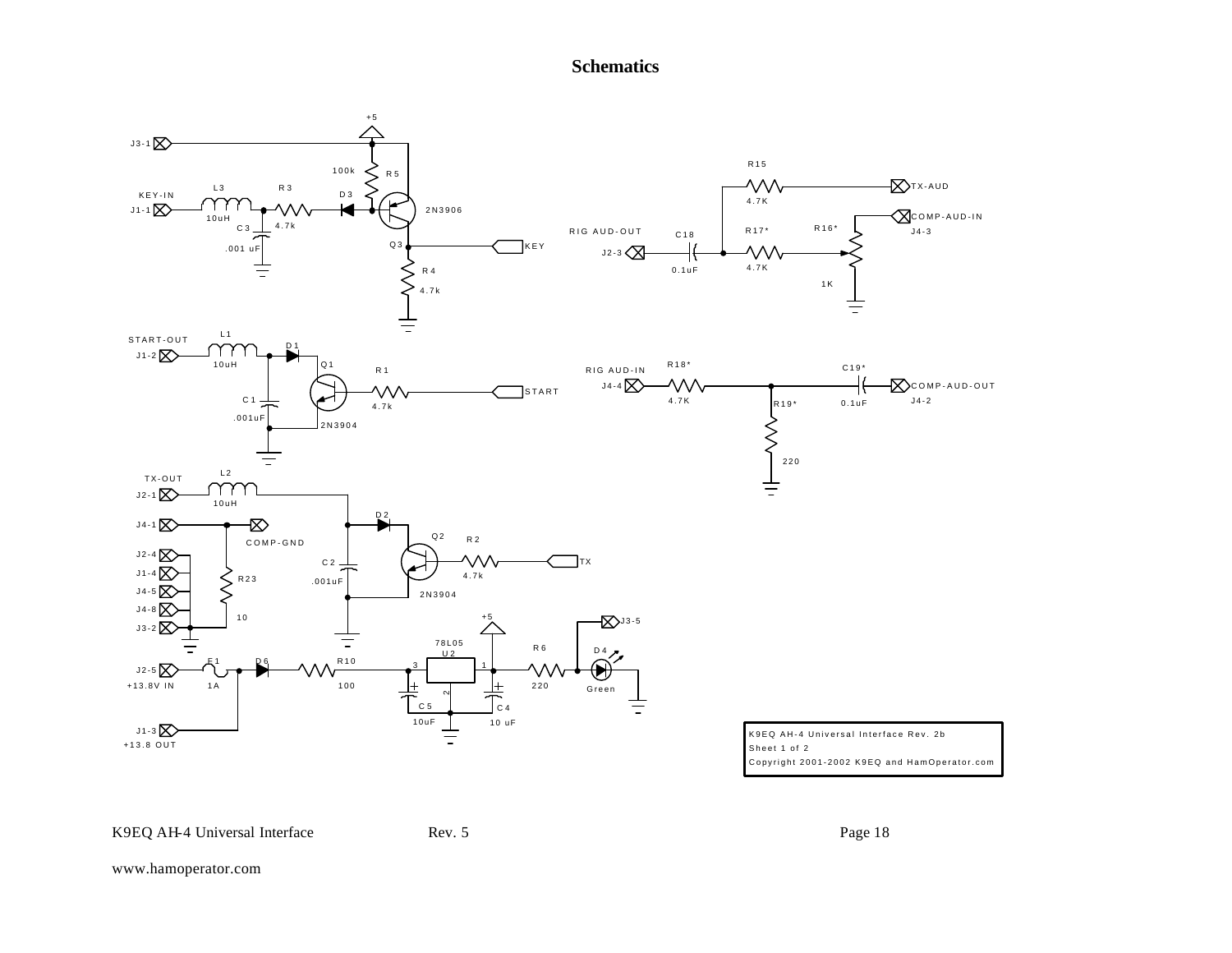

www.hamoperator.com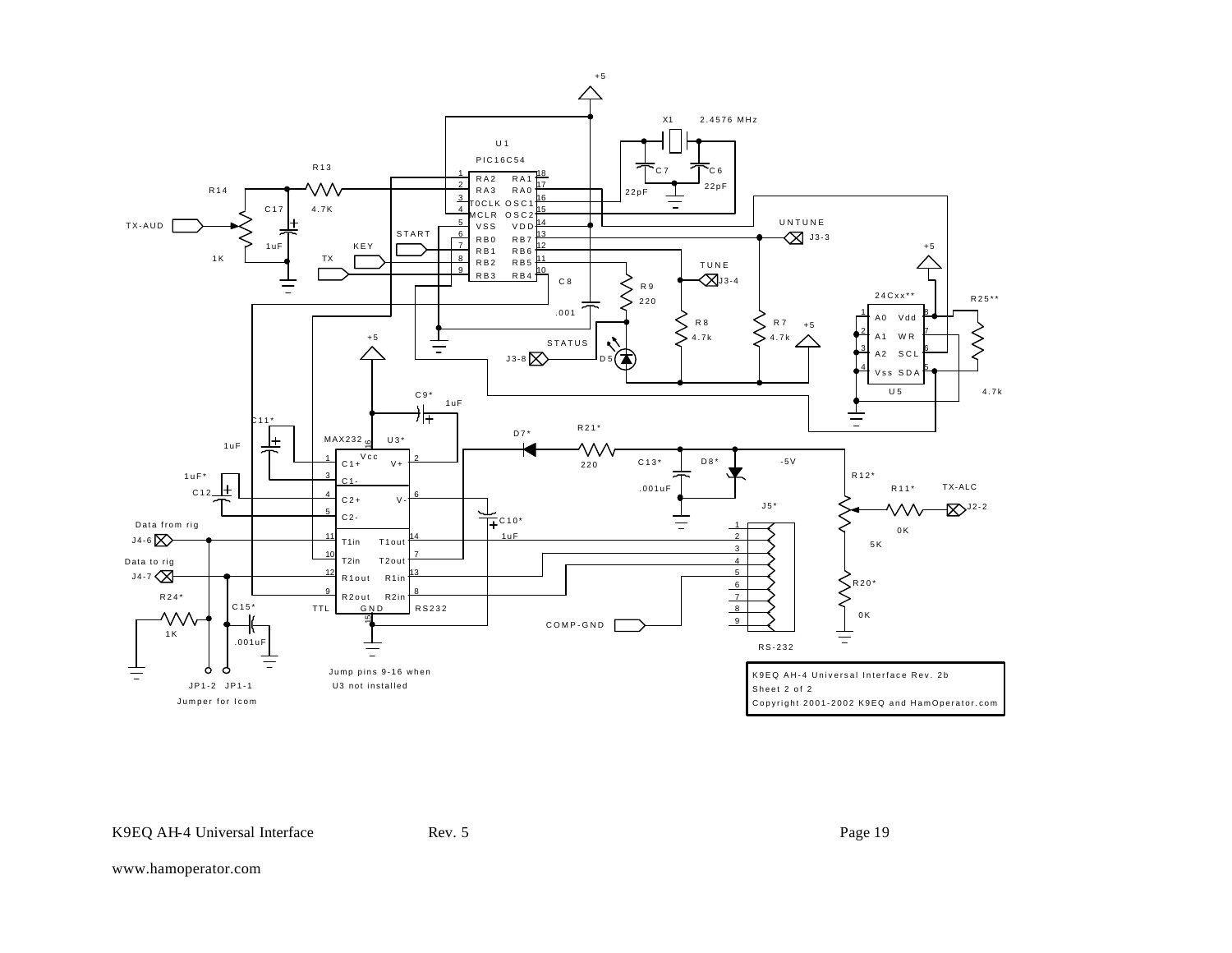

K9EQ AH-4 Universal Interface Rev. 2b Interface ControlsConnection Copyright 2001-2002 K9EQ and HamOperator.com

K9EQ AH-4 Universal Interface Rev. 5 Rev. 5 Page 20

www.hamoperator.com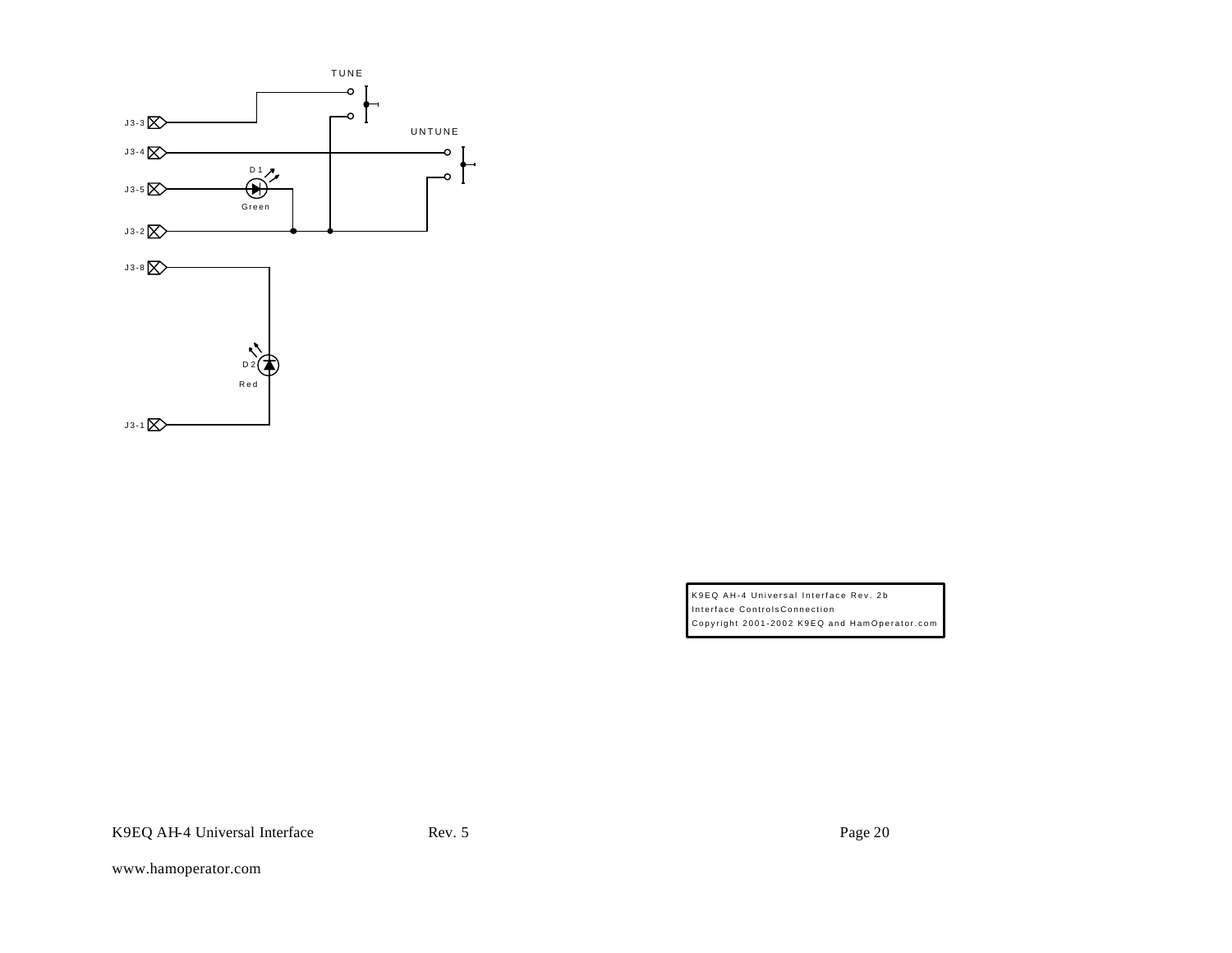### **Parts List**

| <b>Designation</b>                | $Qty^T$ | <b>Description</b>                          | <b>Source</b>            |
|-----------------------------------|---------|---------------------------------------------|--------------------------|
| C1, C2, C3, C8, C13, C15          | 4/6     | Capacitor, Disk Ceramic 0.001 µf            | Jameco 15190             |
|                                   |         |                                             | Digikey P4049A-ND        |
| C <sub>4</sub> , C <sub>5</sub>   | $2/2$   | Capacitor, Aluminum Electrolytic 10 µf, 25V | Jameco 94211             |
|                                   |         |                                             | Digikey P5148-ND         |
| C6, C7                            | 2/2     | Capacitor, Disk Ceramic, 22 pf              | Jameco 15405             |
|                                   |         |                                             | Digikey P4016A-ND        |
| C9-C12, C17                       | 1/5     | Capacitor, Aluminum Electrolytic 1 µf, 25V  |                          |
| C18, C19                          | 1/2     | Capacitor, Disk Ceramic. 0.1 µf             |                          |
| $\overline{C14}, \overline{C16}$  | $0/0$   | Not used                                    |                          |
| D1, D2, D3, D6, D7                | 4/5     | 1N4007 (may use 1N4001)                     | Jameco 177674            |
|                                   |         |                                             | Digikey 1N4007DITR-ND    |
| D <sub>4</sub>                    | 1/1     | LED, Green                                  | Jameco 34606             |
|                                   |         |                                             | Digikey P564-ND          |
| D <sub>5</sub>                    | 1/1     | LED, Red                                    | Jameco 34622             |
|                                   |         |                                             | Digikey P566-ND          |
| D8                                | 0/1     | Diode, Zener, 1N5231 5.1 Volt               | Digikey 1N5231BDICT-ND   |
| F1                                | 1/1     | Fuse, resetable, 1A                         | Digikey RUE110-ND        |
| J <sub>5</sub>                    | 0/1     | Connector, 9 pin sub-D female PC mount      | Digikey A2100-ND         |
| L1, L2, L3                        | 3/3     | Inductor, $10 \mu H$                        | Digikey M7825-ND         |
| PB1, PB2                          | 2/2     | Push Button, Momentary                      | Jameco 162886            |
|                                   |         |                                             | Digikey P8006S           |
|                                   |         |                                             | User supplied - external |
| <b>PCB</b>                        | 1/1     | Printed Circuit Board                       | K9EQ PCB01-001           |
| Q1, Q2                            | 2/2     | Transistor, NPN 2N3904 (General purpose)    | Jameco 178597            |
|                                   |         |                                             | Digikey 2N3904-ND        |
| Q <sub>3</sub>                    | 1/1     | Transistor, PNP 2N3906 (General purpose)    | Jameco 178618            |
|                                   |         |                                             | Digikey 2N3906-ND        |
| $R1 - R4$ , R7, R8, R13, R15,     | 8/10    | Resistor, $\frac{1}{4}$ watt, 4.7 kΩ        | Jameco 31026             |
| R17, R18                          |         |                                             | Digikey 4.7KQBK-ND       |
| R <sub>5</sub>                    | 1/1     | Resistor, $\frac{1}{4}$ watt, 100 kΩ        | Jameco 29997             |
|                                   |         |                                             | Digikey 100KQBK-ND       |
| R6, R9, R19, R21                  | 2/2     | Resistor, 1/4 watt, 220 $\Omega$            | Jameco 30470             |
|                                   |         |                                             | Digikey 220QBK-ND        |
| R10                               | 1/1     | Resistor, 1/4 watt, 100 $\Omega$            | Jameco 29946             |
|                                   |         |                                             | Digikey 100QBK-ND        |
| R11, R20                          | 0/2     | Jumper                                      |                          |
| R12                               | $0/1$   | Potentiometer, 5 k $\Omega$                 | Jameco 43078             |
|                                   |         |                                             | Digikey 36G53-ND         |
| R24                               | 0/1     | Resistor, 1/4 watt, 1 k $\Omega$            | Jameco 29663             |
|                                   |         |                                             | Digikey 1KQBK-ND         |
| R14, R16                          | 1/2     | Potentiometer, 1 k $\Omega$                 | Jameco 42964             |
|                                   |         |                                             | Digikey 36G13-ND         |
| R23                               | 0/1     | Resistor, 1/4 watt $10 \Omega$              | Jameco 29882             |
|                                   |         |                                             | Digikey 10QBK-ND         |
| R <sub>22</sub> , R <sub>25</sub> | 0/0     | Not used                                    |                          |

<sup>1</sup> Quantities are for the basic/complete kit.

l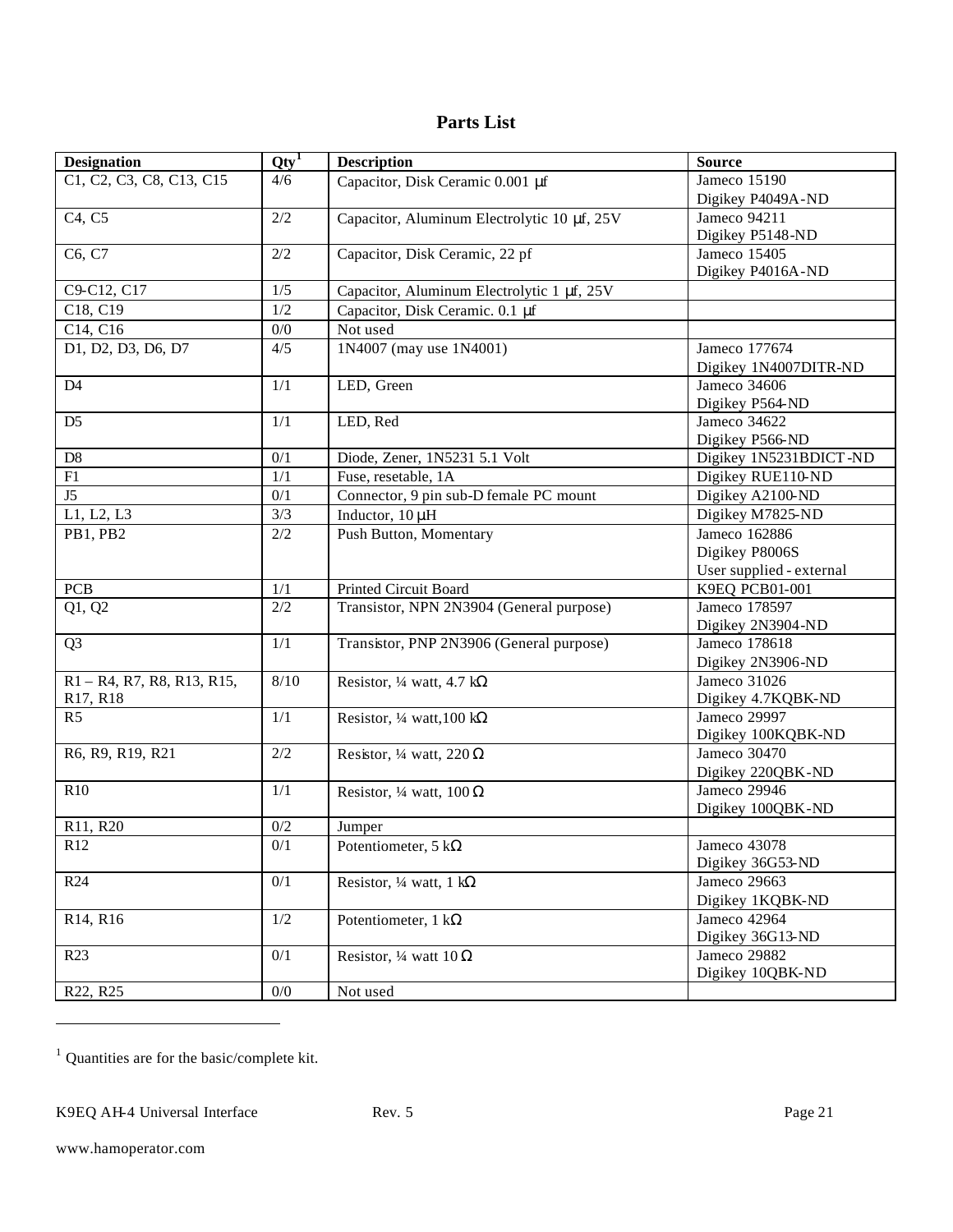| <b>Designation</b>            | $Qty^T$ | <b>Description</b>                                | <b>Source</b>             |
|-------------------------------|---------|---------------------------------------------------|---------------------------|
| U1                            | 1/1     | Integrated Circuit, Microprocessor, 16C54C-04/P   | K9EQ IC01-001             |
|                               |         | custom programmed                                 |                           |
| U1S                           | 1/1     | IC socket, 18 pin, for above                      | Jameco 112230             |
| U2                            | 1/1     | IC, Voltage Regulator, +5 volt, 78L05             | Jameco 51182              |
|                               |         |                                                   | Digikey NJM78L05A-ND      |
| U <sub>3</sub>                | 0/1     | Integrated Circuit, RS-232 level converter, Maxim | Jameco 24811              |
|                               |         | MAX232CPE                                         | Digikey MAX232CPE-ND      |
| U3S                           | 0/1     | IC socket, 16 pin, for above                      | Jameco 112221             |
| $U4-U5$                       | 0/0     | Not used                                          |                           |
| X1                            | 1/1     | Crystal, Quartz 2.4576 MHz                        | Jameco 101274             |
|                               |         |                                                   | Digikey X069-ND           |
|                               |         | Connectors - only included with the connector kit |                           |
| <b>P4</b>                     | 1/1     | Mating connector for AH-4 (Molex 03-09-1041)      | Digikey WM1308-ND         |
| Pins for above                | 4/4     | Pins for above (Molex 02-09-1104)                 | Digikey WM1101-ND         |
| J1                            | 1/1     | Connector, 4-pin, Molex KK (optional)             | Digikey WM4202-ND (st) or |
|                               |         |                                                   | Digikey WM4302-ND (rt     |
|                               |         |                                                   | ang)                      |
| $P1 - Mating$ connector to J1 | 1/1     | Connector, 4 pin                                  | Digikey WM2002-ND         |
| J2                            | 1/1     | Connector, 5 pin, Molex KK (optional)             | Digikey WM4203-ND (st) or |
|                               |         |                                                   | Digikey WM4303-ND (rt     |
|                               |         |                                                   | ang)                      |
| $P2 - Mating$ connector to J2 | 1/1     | Connector, 5 pin                                  | Digikey WM2003-ND         |
| J3, J4                        | 1/2     | Connector, 8 pin, Molex KK (optional)             | Digikey WM4206-ND (st) or |
|                               |         | (J3 must be straight)                             | Digikey WM4306-ND (rt     |
|                               |         |                                                   | ang)                      |
| P3, P4 – Mating connector to  | 1/2     | Connector, 8 pin,                                 | Digikey WM2006-ND         |
| J3, J4                        |         |                                                   |                           |
| Pins for P1-P3                | 17/25   | For P1, P2, P3, P4                                | Digikey WM2200-ND         |

Note: Jameco is generally less expensive than Digikey.

Jameco: www.jameco.com

Digikey: www.digikey.com

A complete kit of parts is available from K9EQ. Visit www.hamoperator.com for details.

Please report any errors in this manual to K9EQ.